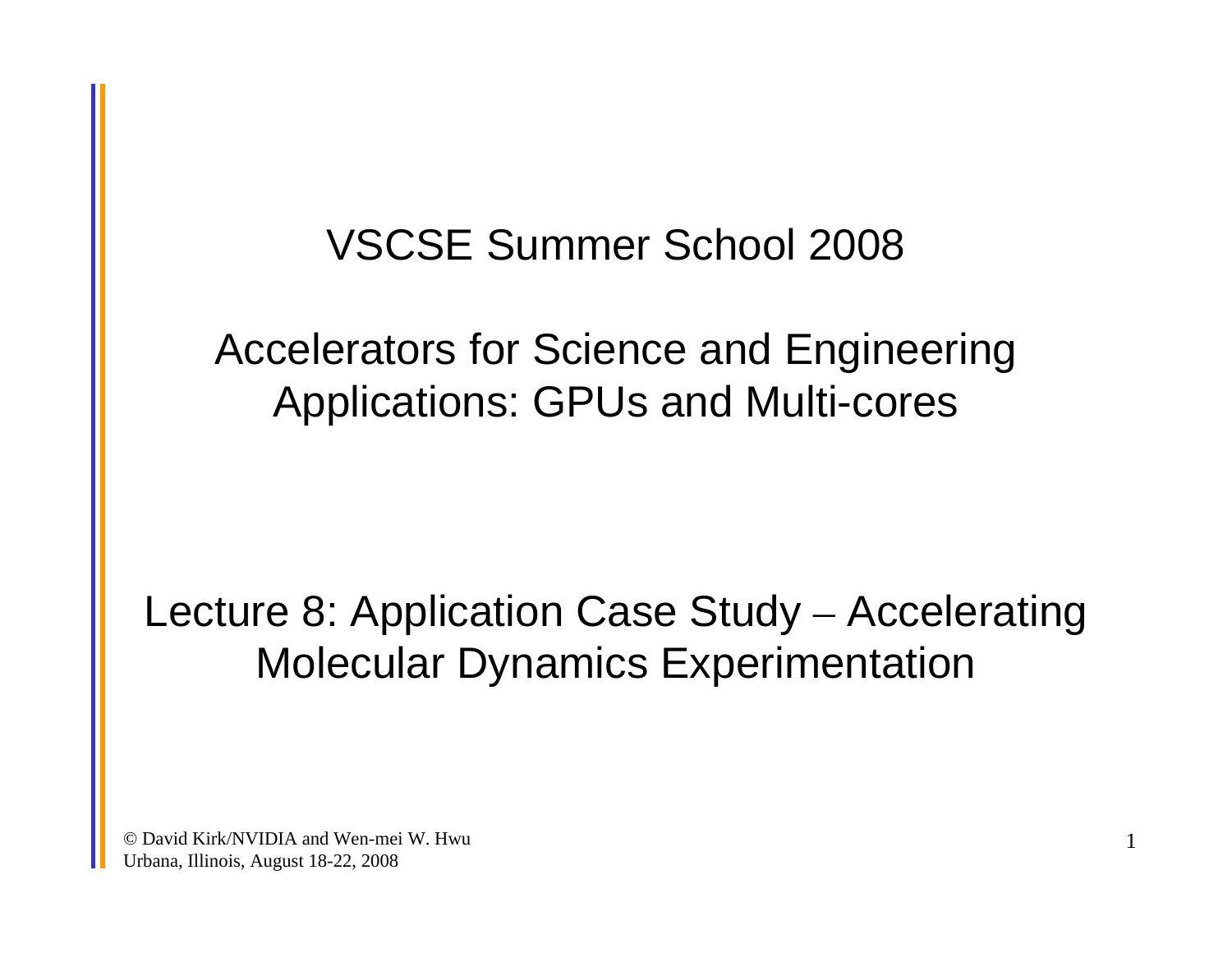### Acknowledgement

- Additional Information and References: **http://www.ks.uiuc.edu/Research/gpu/**
- Acknowledgement, questions, source code requests:
	- John Stone (johns@ks.uiuc.edu)
	- Klaus Schulten, Jim Phillips, David Hardy
	- Theoretical and Computational Biophysics Group, NIH Resource for Macromolecular Modeling and Bioinformatics Beckman Institute for Advanced Science and Technology
- NIH support: P41-RR05969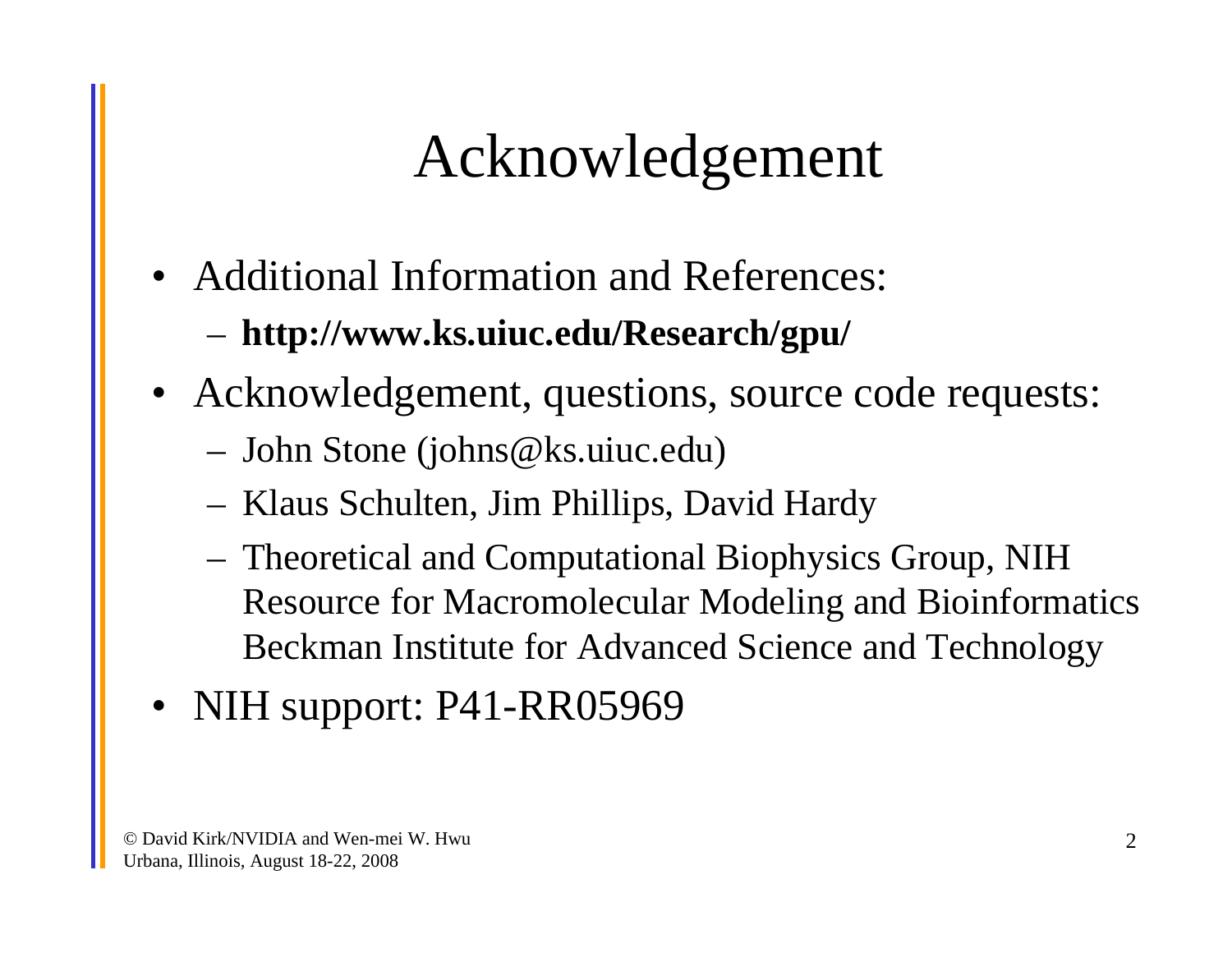## Outline

- Explore CUDA algorithms for computing electrostatic fields around molecules
	- Detailed look at a few CUDA implementations of a simple direct Coulomb summation algorithm
	- Multi-GPU direct Coulomb summation
	- Cutoff (range-limited) summation algorithm
- CUDA acceleration of parallel molecular dynamics simulation on GPU clusters with NAMD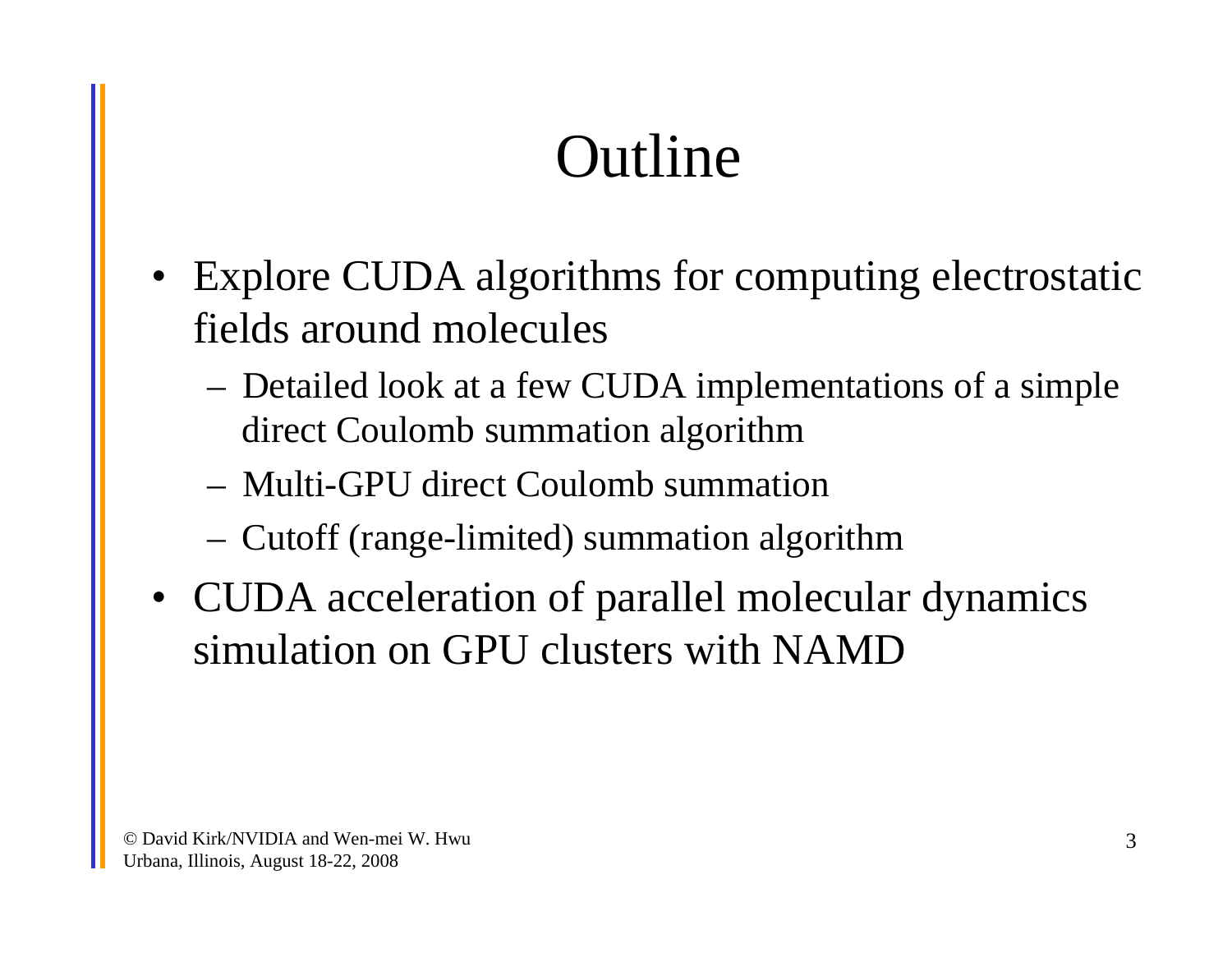### Calculating Electrostatic Potential Maps

- • Used in molecular structure building, analysis, visualization, simulation
- Electrostatic potentials evaluated on a uniformly spaced 3-D lattice
- • Each lattice point contains sum of electrostatic contributions of all atoms

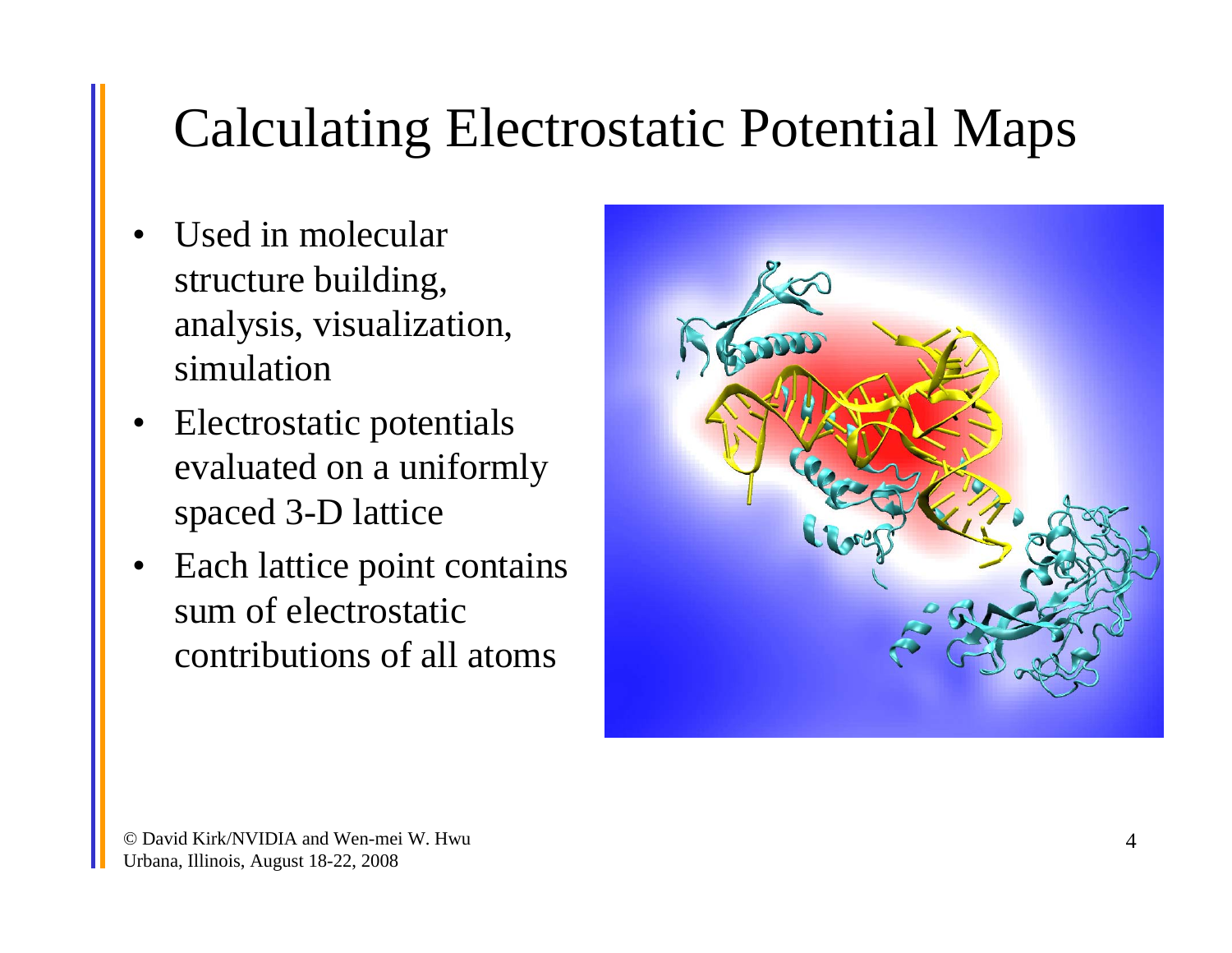### Direct Coulomb Summation

• At each lattice point, sum potential contributions for all atoms in the simulated structure: potential[j]  $+=$  charge[i] / Rij

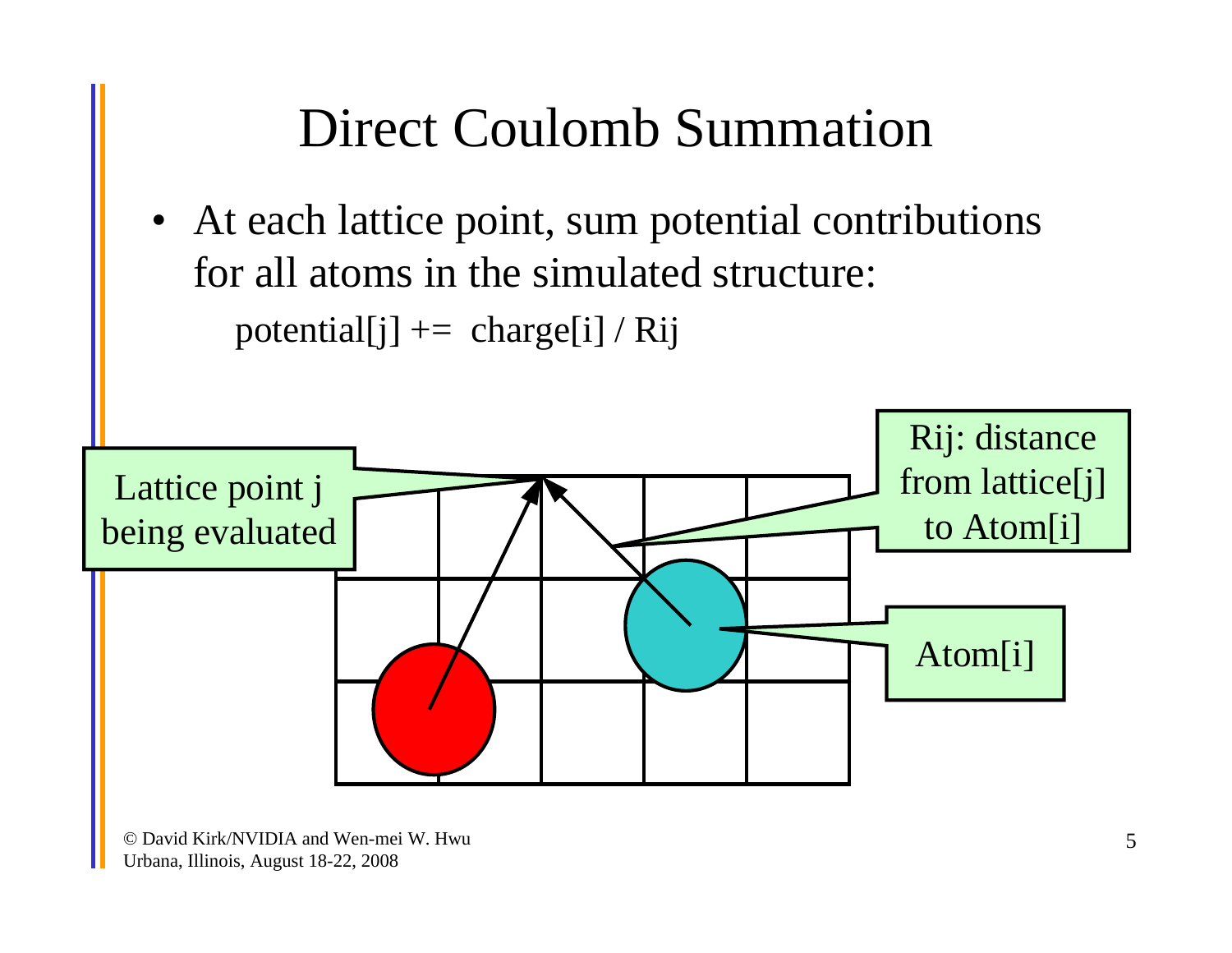### DCS Algorithm Design Observations

- Atom list has the smallest memory footprint, best choice for the inner loop (both CPU and GPU)
- Lattice point coordinates are computed on-the-fly
- $\bullet$  Atom coordinates are made relative to the origin of the potential map, eliminating redundant arithmetic
- • Arithmetic can be significantly reduced by precalculating and reusing distance components, e.g. create a new array containing X, Q, and  $dy^2 + dz^2$ , updated on-the-fly for each row (CPU)
- Vectorized CPU versions benefit greatly from SSE instructions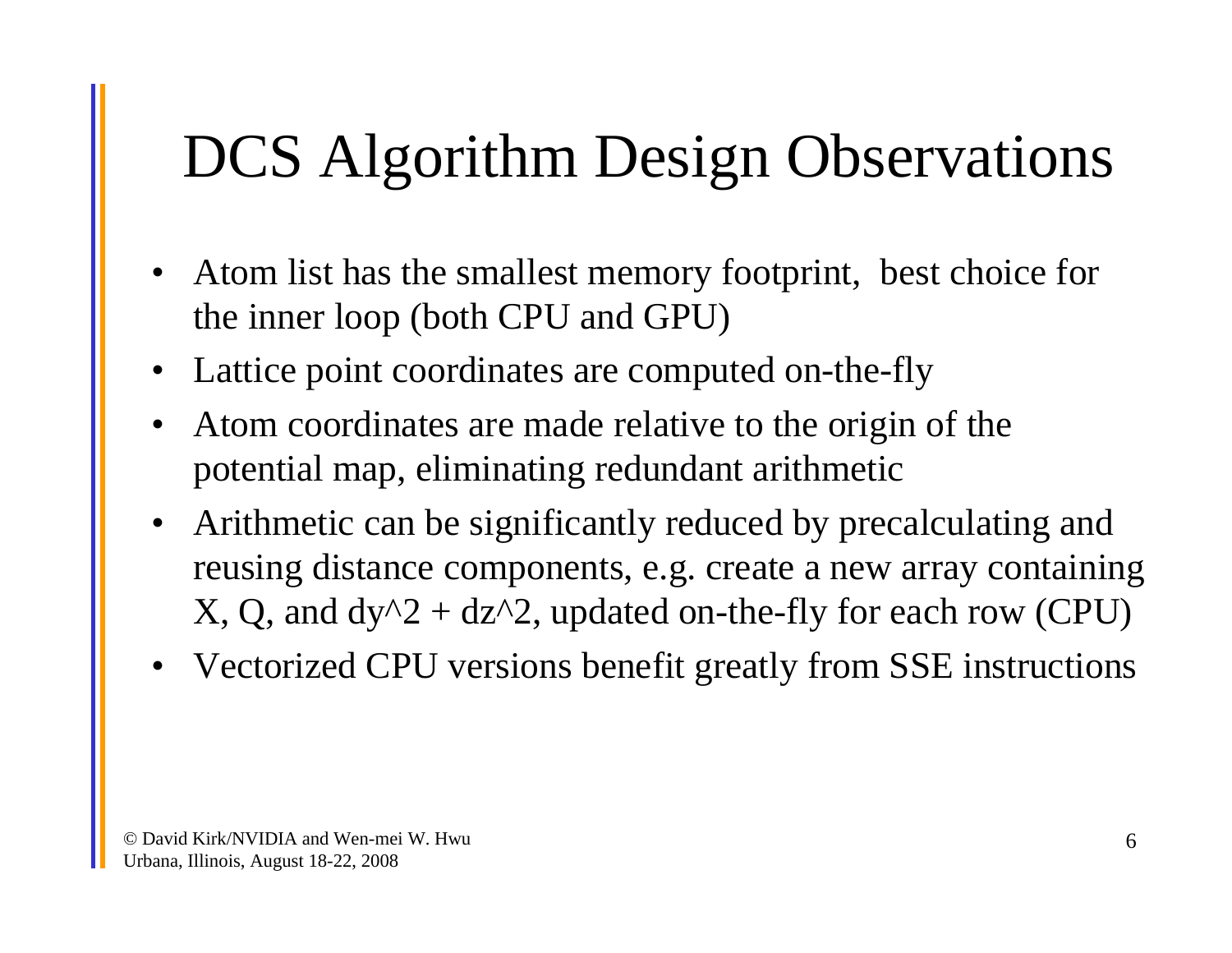### Single Slice DCS: Simple (Slow) C Version

```
© David Kirk/NVIDIA and Wen-mei W. Hwuvoid cenergy(float *energygrid, dim3 grid, float gridspacing, float z, const float *atoms, int
       numatoms) {
    int i,j,n;int atomarrdim = numatoms * 4;
    for (j=0; j<grid.y; j++) {
     float y = \text{gridspaceing} * (\text{float}) j;
     for (i=0; i <grid.x; i++) {
       float x = \text{gridspaceing} * (\text{float}) i;float energy = 0.0f;
       for (n=0; n<atomarrdim; n+=4) { // calculate potential contribution of each atom
        float dx = x - \text{atoms}[n];
        float dy = y - atoms[n+1];
        float dz = z - \text{atoms}[n+2];
        energy += atoms[n+3] / sqrtf(dx*dx + dy*dy + dz*dz);
       }
       energygrid[grid.x*grid.y*k + grid.x*j + i] = energy;
     }
    }
   }
```
Urbana, Illinois, August 18-22, 2008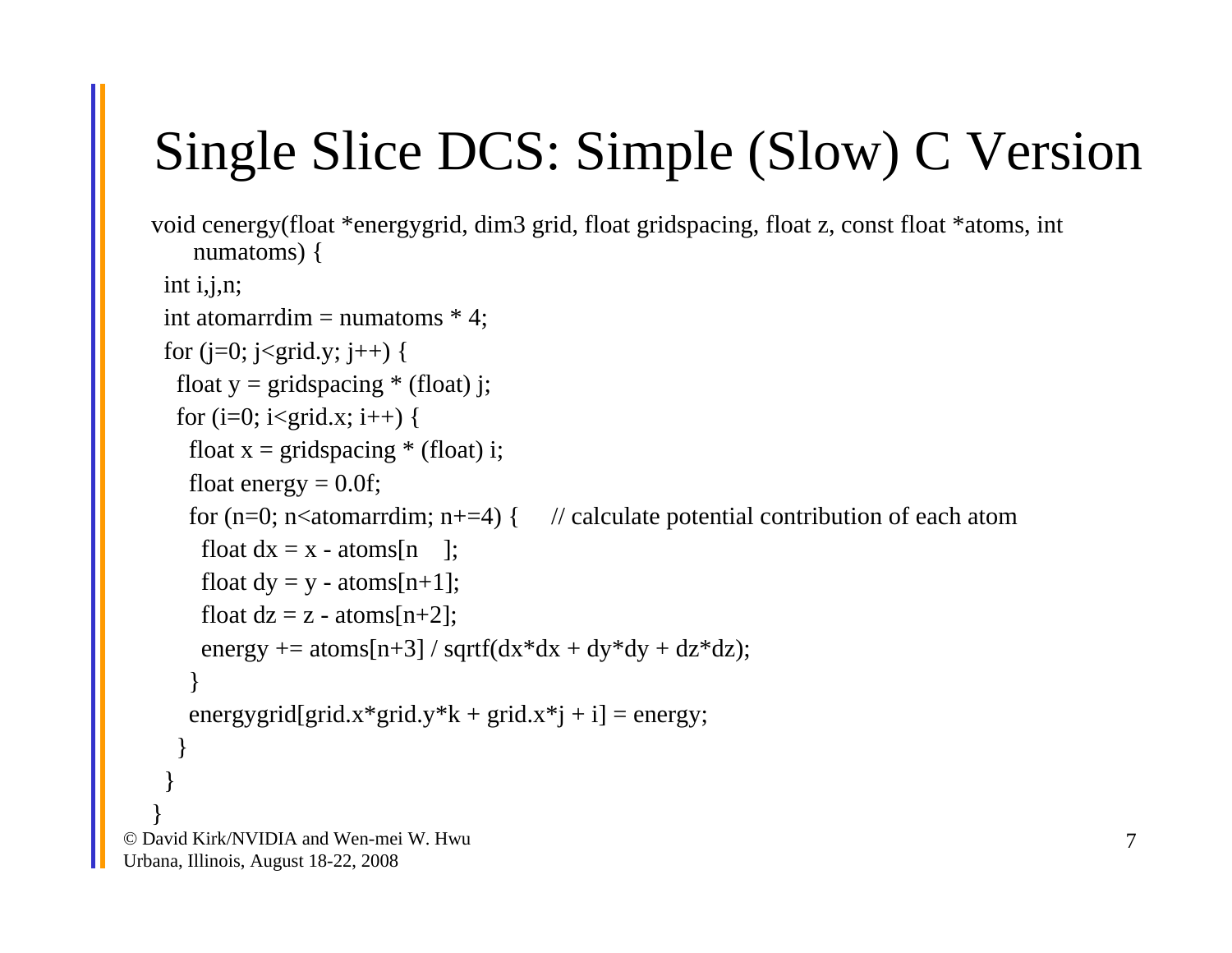### Direct Coulomb Summation on the GPU

- •GPU outruns a CPU core by 44x
- • Work is decomposed into tens of thousands of independent threads, multiplexed onto hundreds of GPU processor cores
- • Single-precision FP arithmetic is adequate for intended application
- • Numerical accuracy can be further improved by compensated summation, spatially ordered summation groupings, or accumulation of potential in double-precision
- •Starting point for more sophisticated algorithms

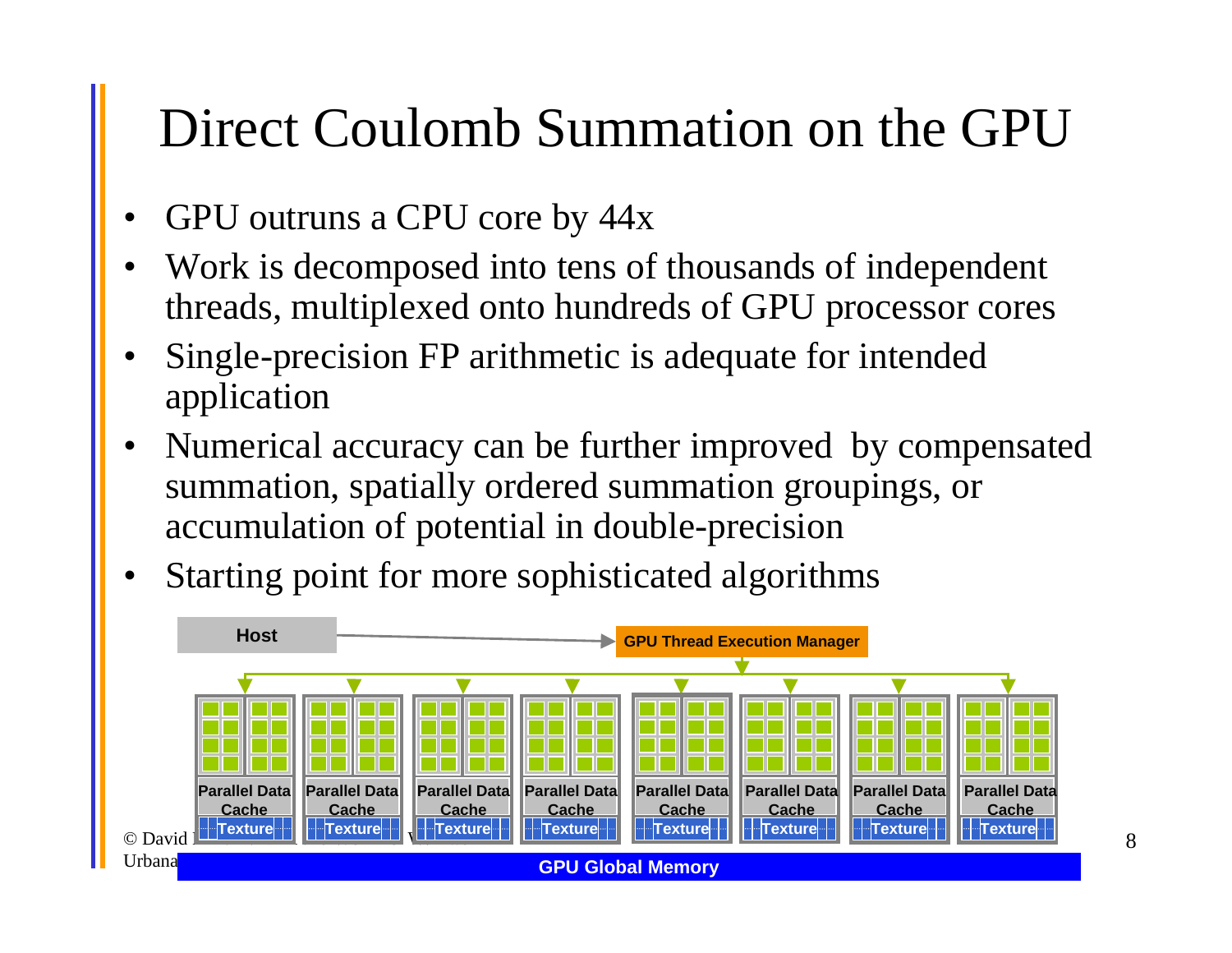# DCS Observations for GPU Implementation

- Straightforward implementation has a low ratio of FLOPS to memory operations (for a GPU…)
- The innermost loop will consume operands VERY quickly
- • Since atoms are read-only, they are ideal candidates for texture memory or constant memory
- GPU implementations must access constant memory efficiently, avoid shared memory bank conflicts, and overlap computations with global memory latency
- • Map is padded out to a multiple of the thread block size:
	- Eliminates conditional handling at the edges, thus also eliminating the possibility of branch divergence
	- Assists with memory coalescing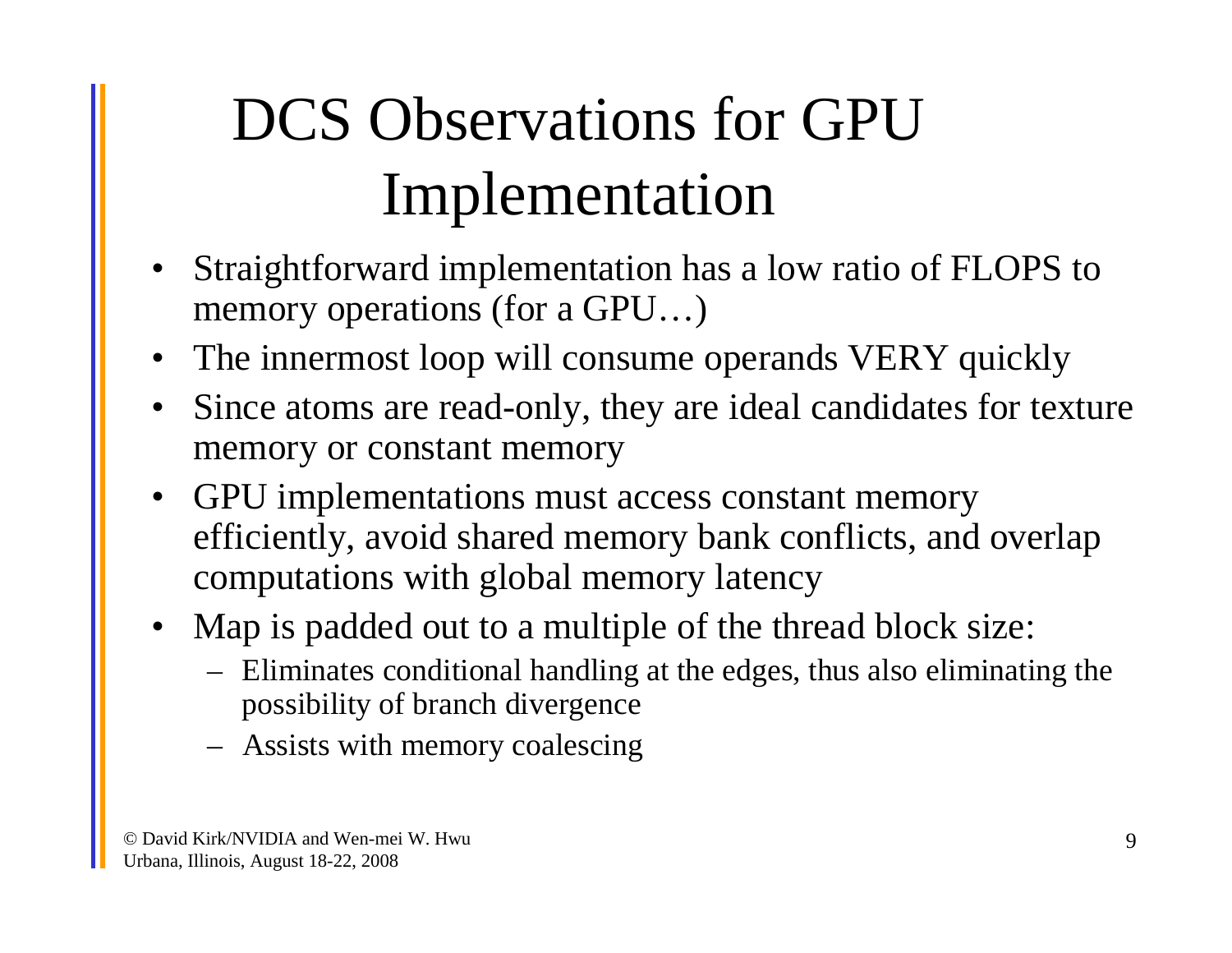### Direct Coulomb Summation on the GPU



© David Kirk/NVIDIA and Wen-mei W. HwuUrbana, Illinois, August 18-22, 2008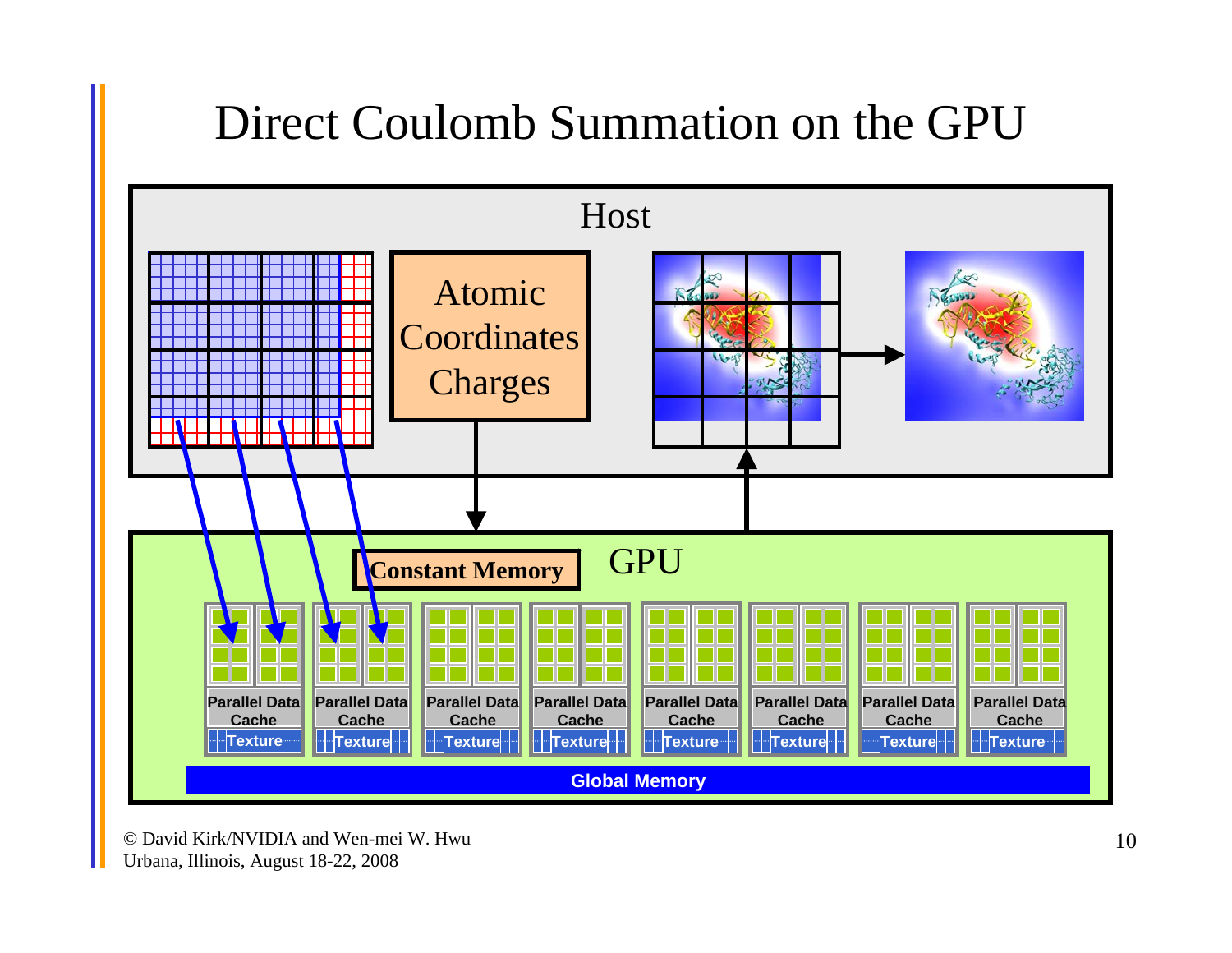

Urbana, Illinois, August 18-22, 2008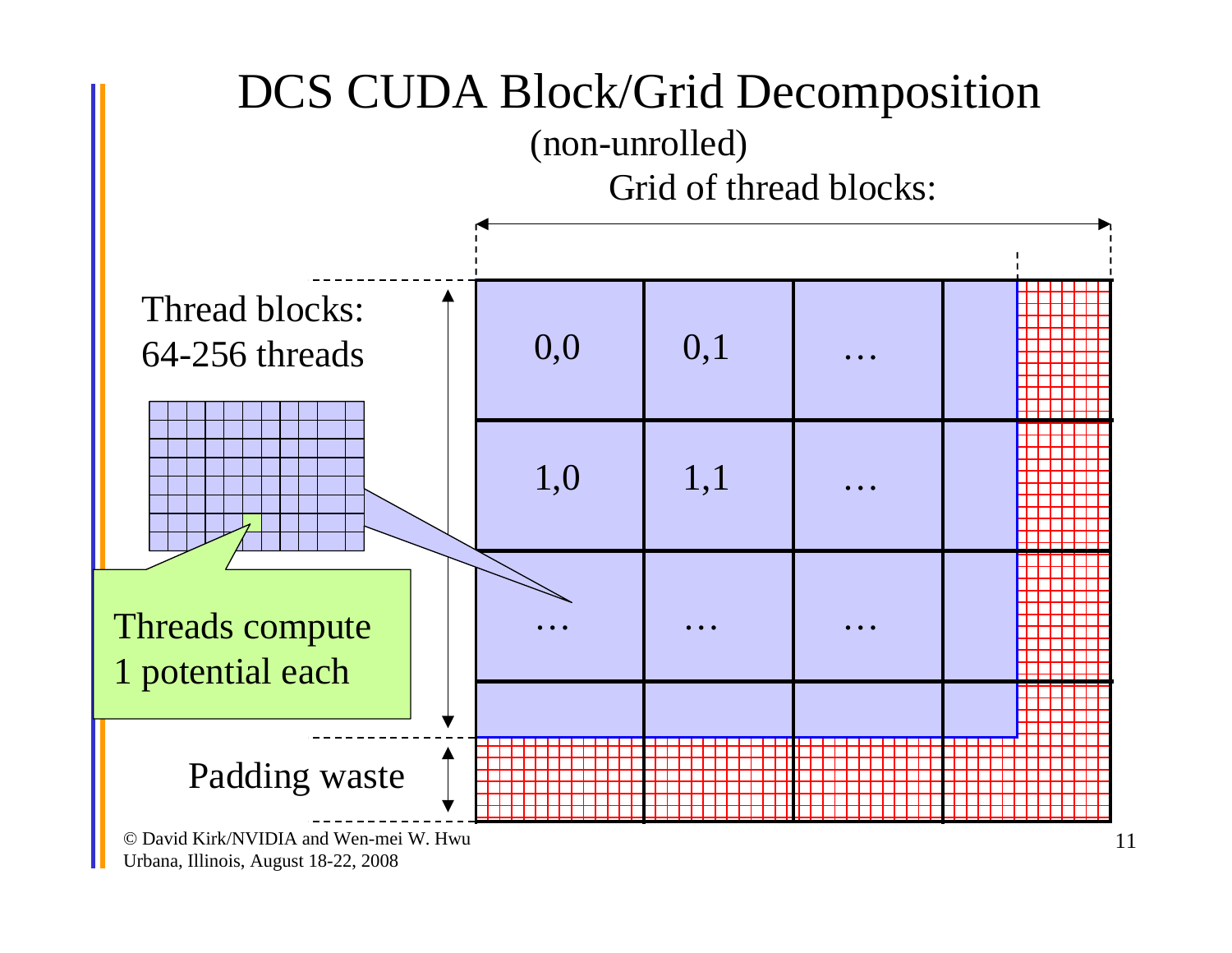### DCS Version 1: Const+Precalc 187 GFLOPS, 18.6 Billion Atom Evals/Sec

#### •Pros:

- Pre-compute dz^2 for entire slice
- Inner loop over read-only atoms, const memory ideal
- If all threads read the same const data at the same time, performance is similar to reading a register
- • Cons:
	- Const memory only holds ~4000 atom coordinates and charges
	- Potential summation must be done in multiple kernel invocations per slice, with const atom data updated for each invocation
	- Host must shuffle data in/out for each pass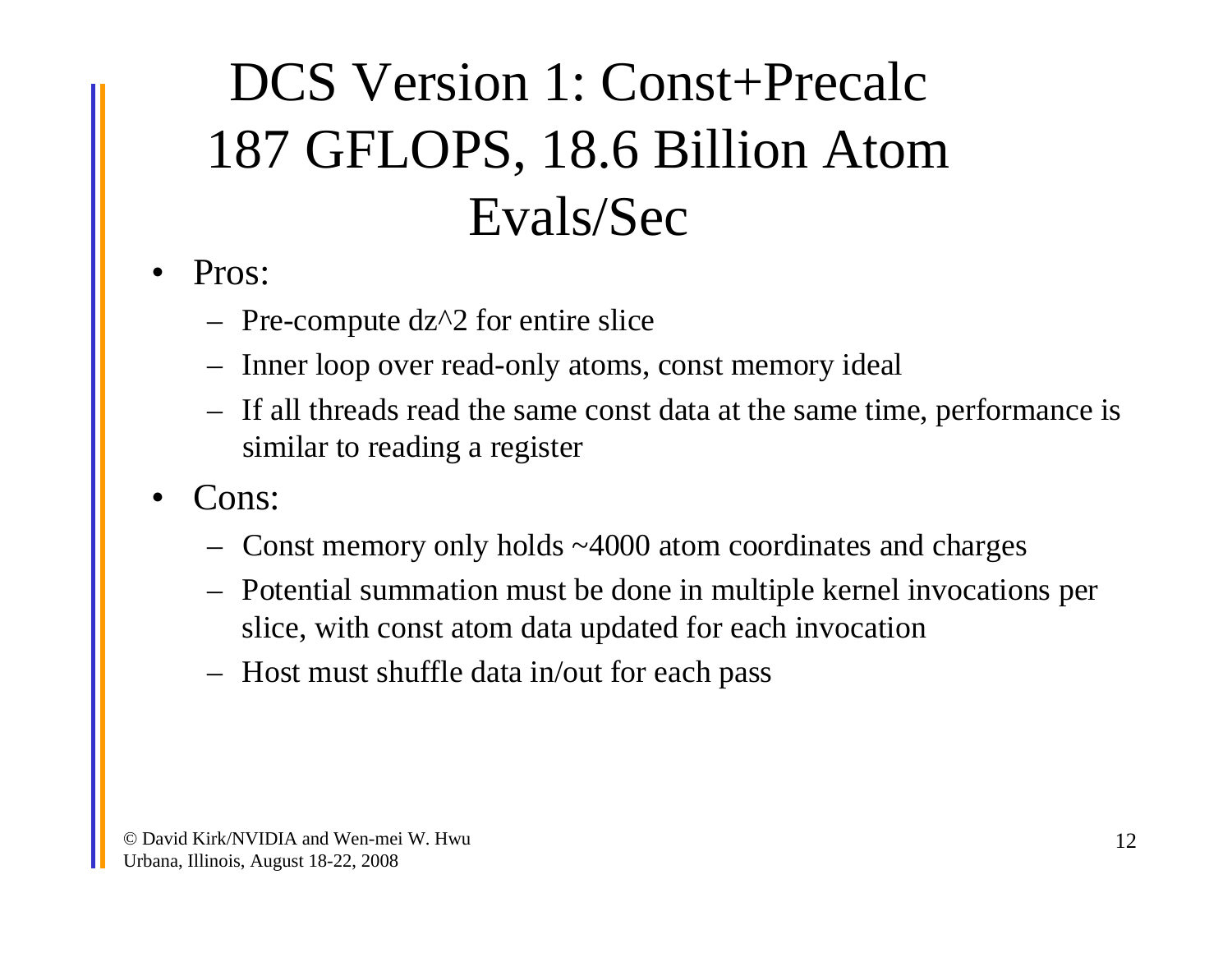### DCS Version 1: Kernel Structure

```
float curenergy = energygrid[outaddr]; \frac{1}{1} start global mem read very early
float coorx = gridspacing * xindex;
float coory = gridspacing * yindex;
int atomid;
float energyval=0.0f;
```

```
for (atomid=0; atomid<numatoms; atomid++) {
 float dx = coorx - atominfo[atomid].x;
 float dy = coory - atominfo[atomid].y;
 energyval += atominfo[atomid].w * rsqrtf(dx^*dx + dy^*dy + atominfo[atomid].z);
}
energygrid[outaddr] = currency + energyval;
```
…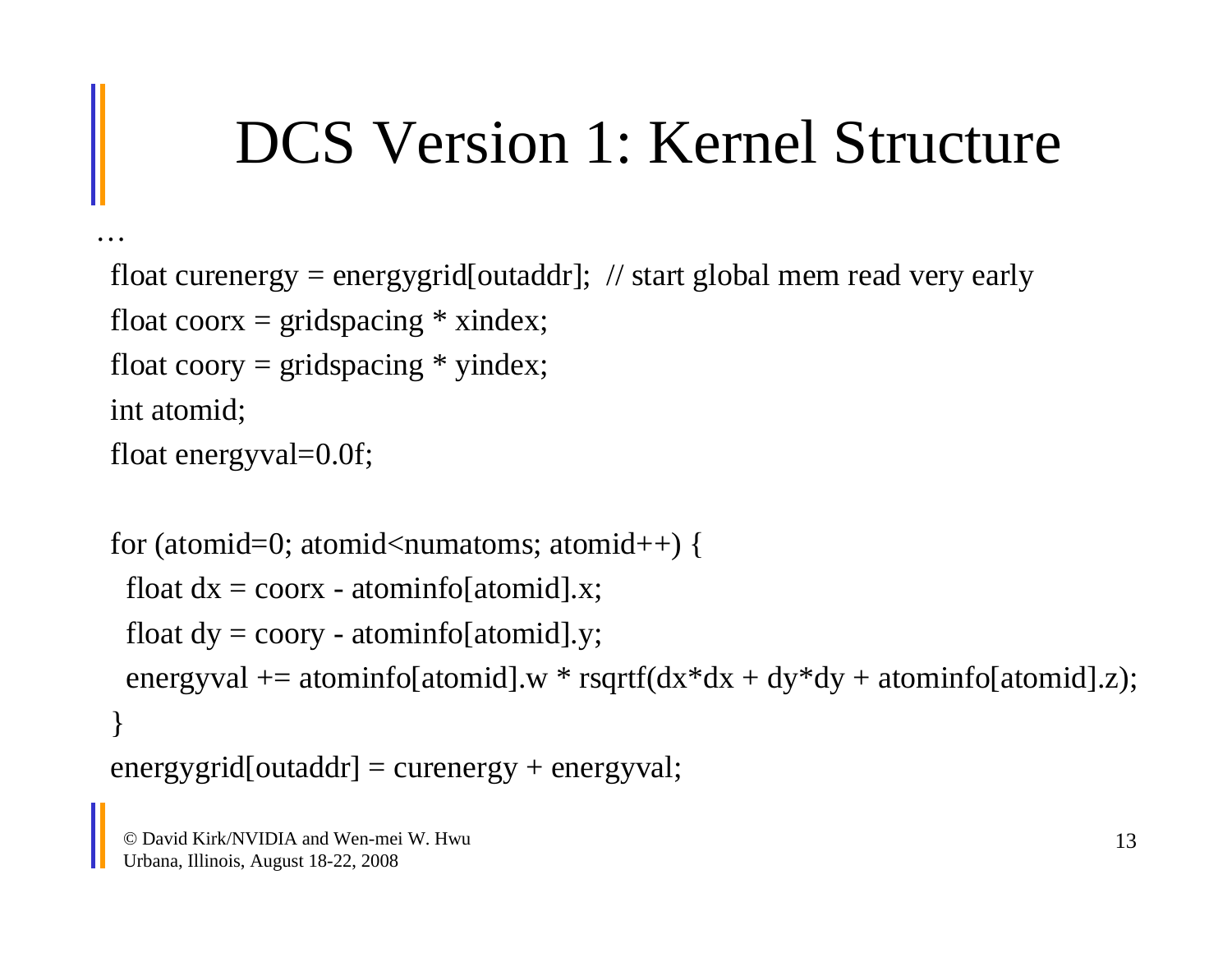### DCS CUDA Algorithm: Unrolling Loops

- • Reuse atom data and partial distance components multiple times
- • Add each atom's contribution to several lattice points at a time, where distances only differ in one component

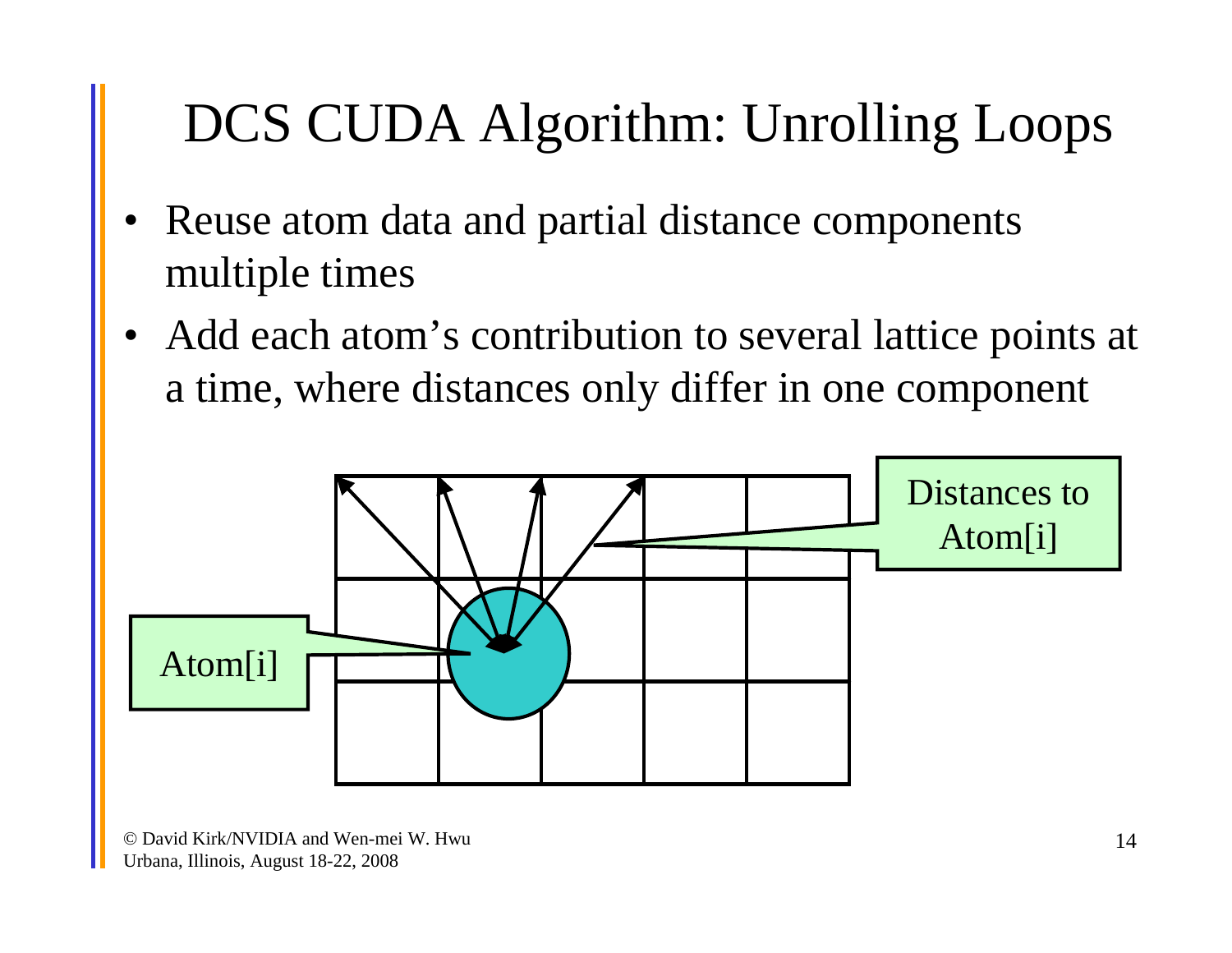### DCS Inner Loop (Unroll and Jam)

```
for (atomid=0; atomid<numatoms; atomid++) {
 float dy = coory - atominfo[atomid].y;
 float dysqpdzsq = (dy * dy) + atominfo[atomid].z;
 float dx1 = \text{coor}x1 - \text{atomic} atominfold x;
 float dx2 = \text{coor}x2 - \text{atomic} atominfo[atomid].x;
 float dx3 = \text{coor}x3 - \text{atomic} atominfo[atomid].x;
 float dx4 = coorx4 - atominfo[atomid].x;
 energyvalx1 += atominfo[atomid].w * rsqrtf(dx1*dx1 + dysqpdzsq);
 energyvalx2 += atominfo[atomid].w * rsqrtf(dx2*dx2 + dysqpdzsq);
 energyvalx3 += atominfo[atomid].w * rsqrtf(dx3*dx3 + dysqpdzsq);
 energyvalx4 += atominfo[atomid].w * rsqrtf(dx4*dx4 + dysqpdzsq);
}
```
…

…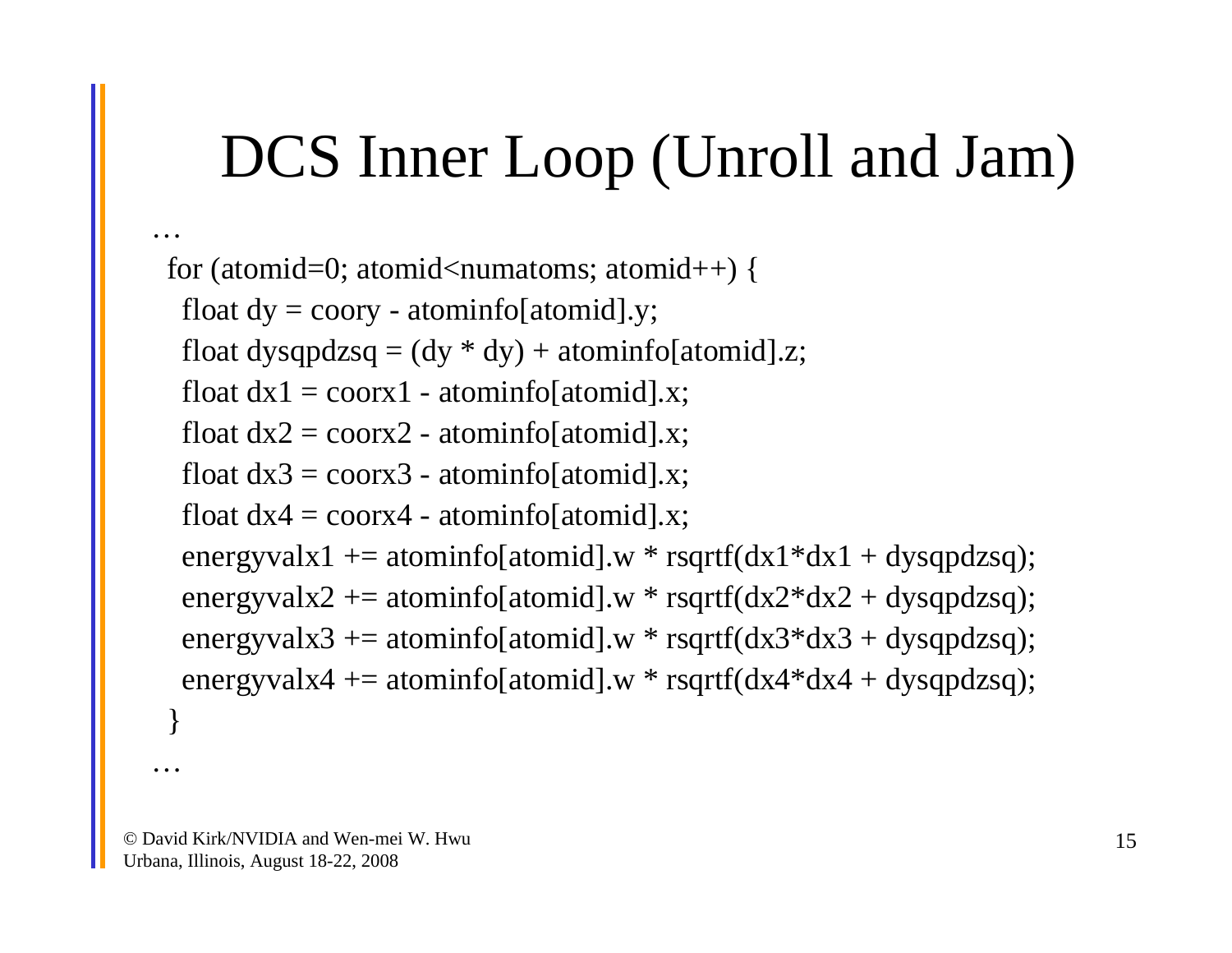# DCS CUDA Block/Grid Decomposition (unrolled)

- This optimization technique (unroll and jam) consumes more registers in trade for increased arithmetic intensity
- Kernel variations that calculate more than one lattice point per thread, result in larger computational tiles:
	- Thread count per block must be decreased to reduce computational tile size as unrolling is increased
	- Otherwise, tile size gets bigger as threads do more than one lattice point evaluation, resulting on a significant increase in padding and wasted computations at edges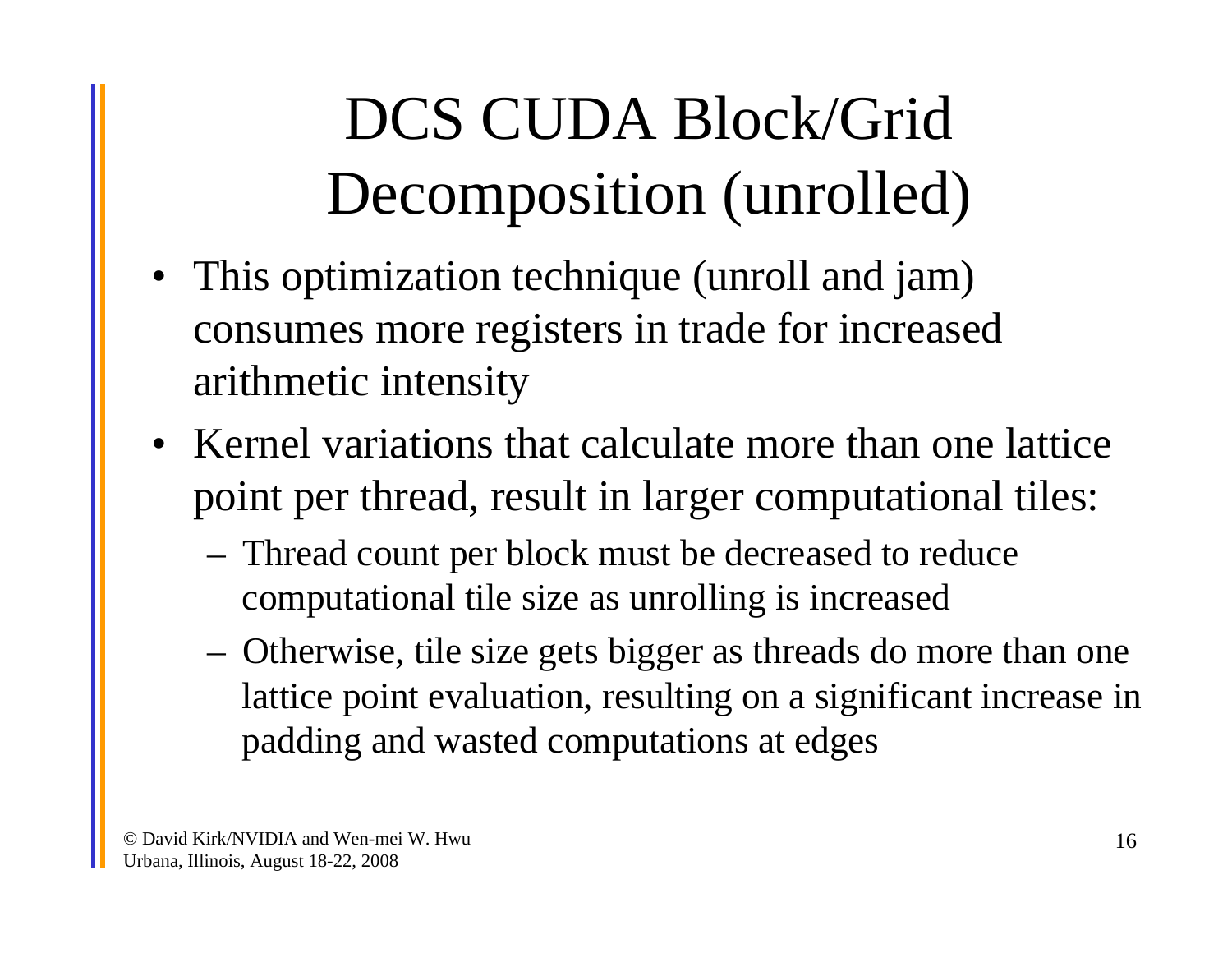#### DCS CUDA Block/Grid Decomposition



Urbana, Illinois, August 18-22, 2008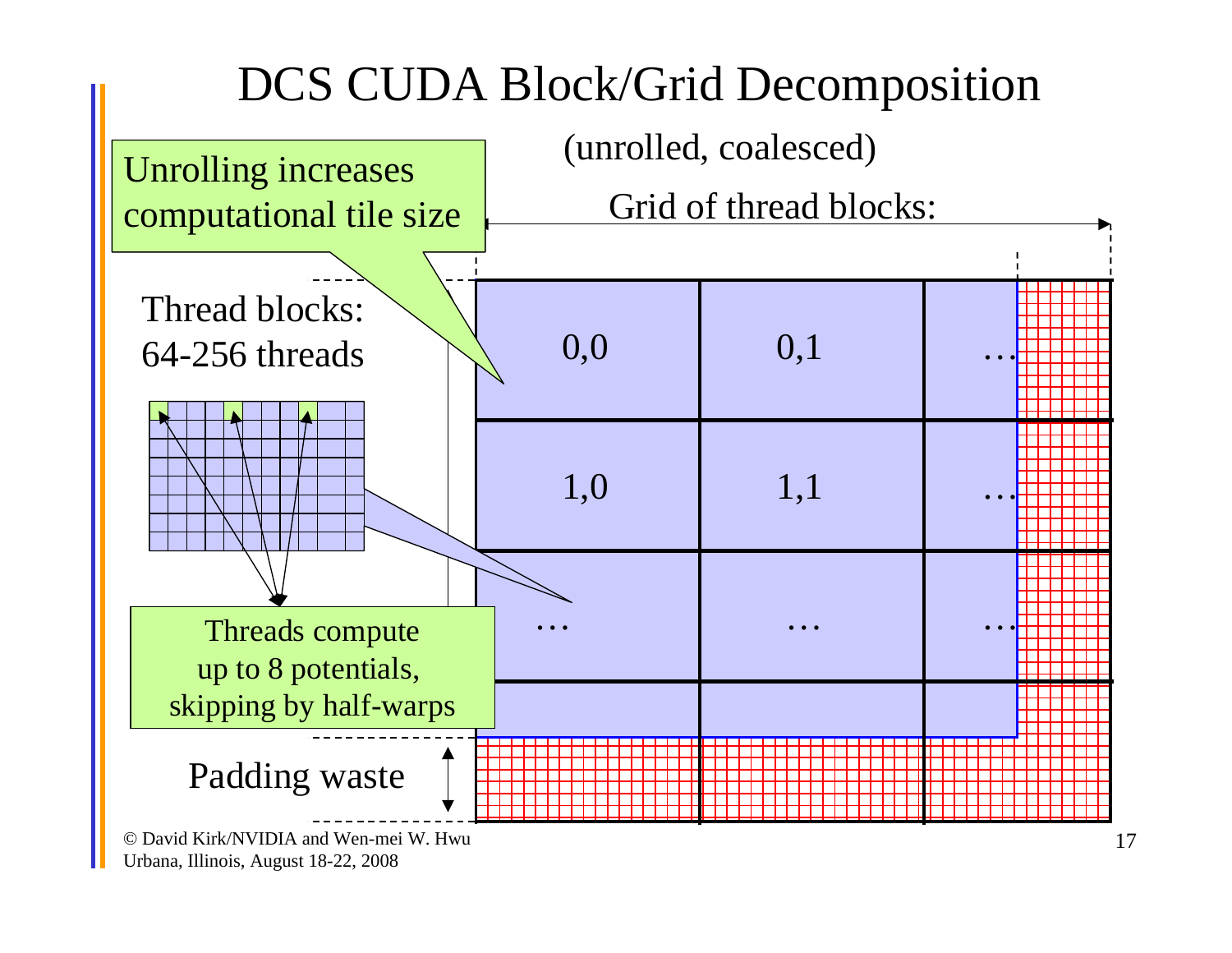### DCS Version 4: Kernel Structure 291.5 GFLOPS, 39.5 Billion Atom Evals/Sec

- Processes 8 lattice points at a time in the inner loop
- • Subsequent lattice points computed by each thread are offset to guarantee coalesced memory accesses
- Loads and increments 8 potential map lattice points from global memory at completion of of the summation, avoiding register consumption
- •Code is too long to show, but is available by request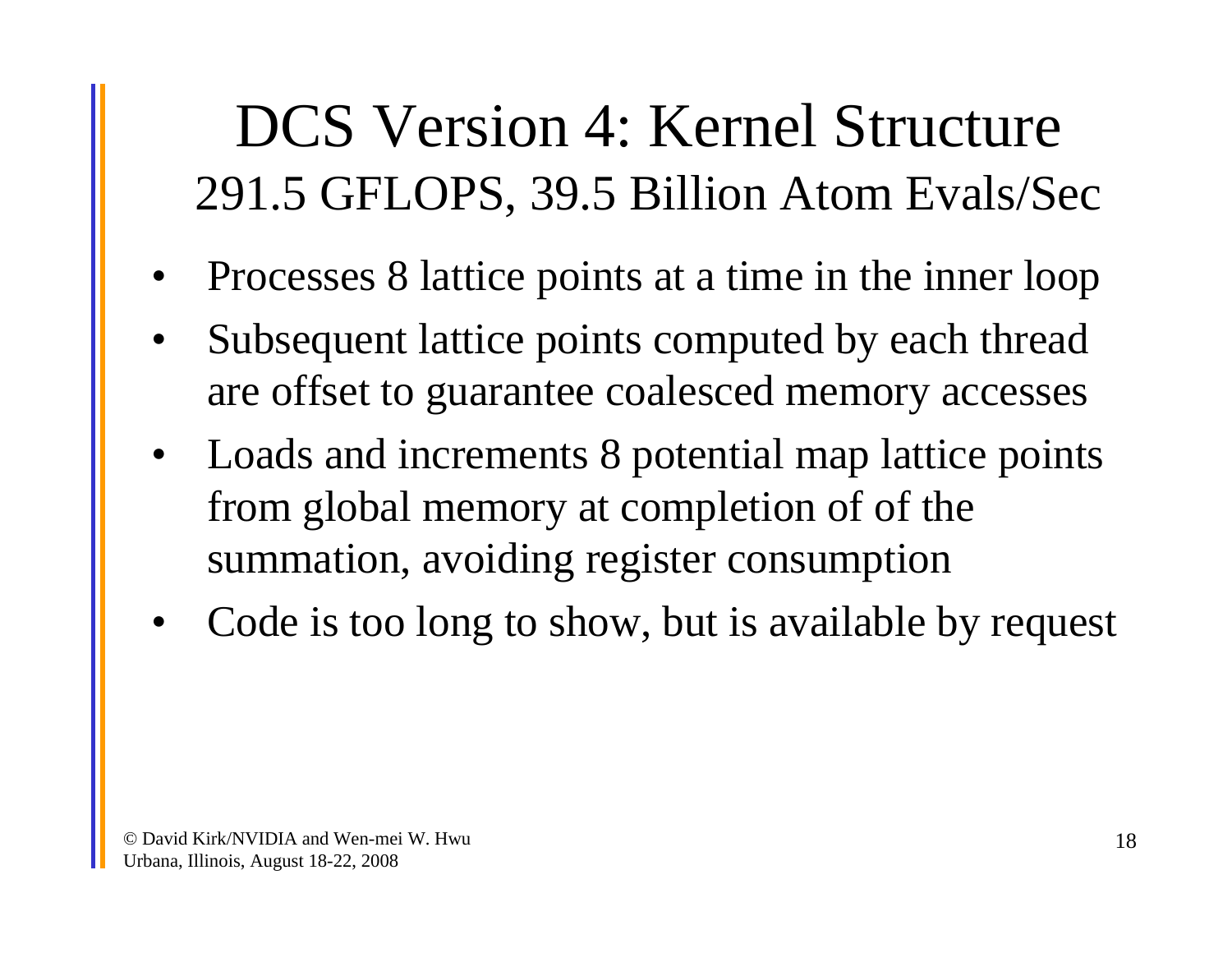#### Direct Coulomb Summation Runtime

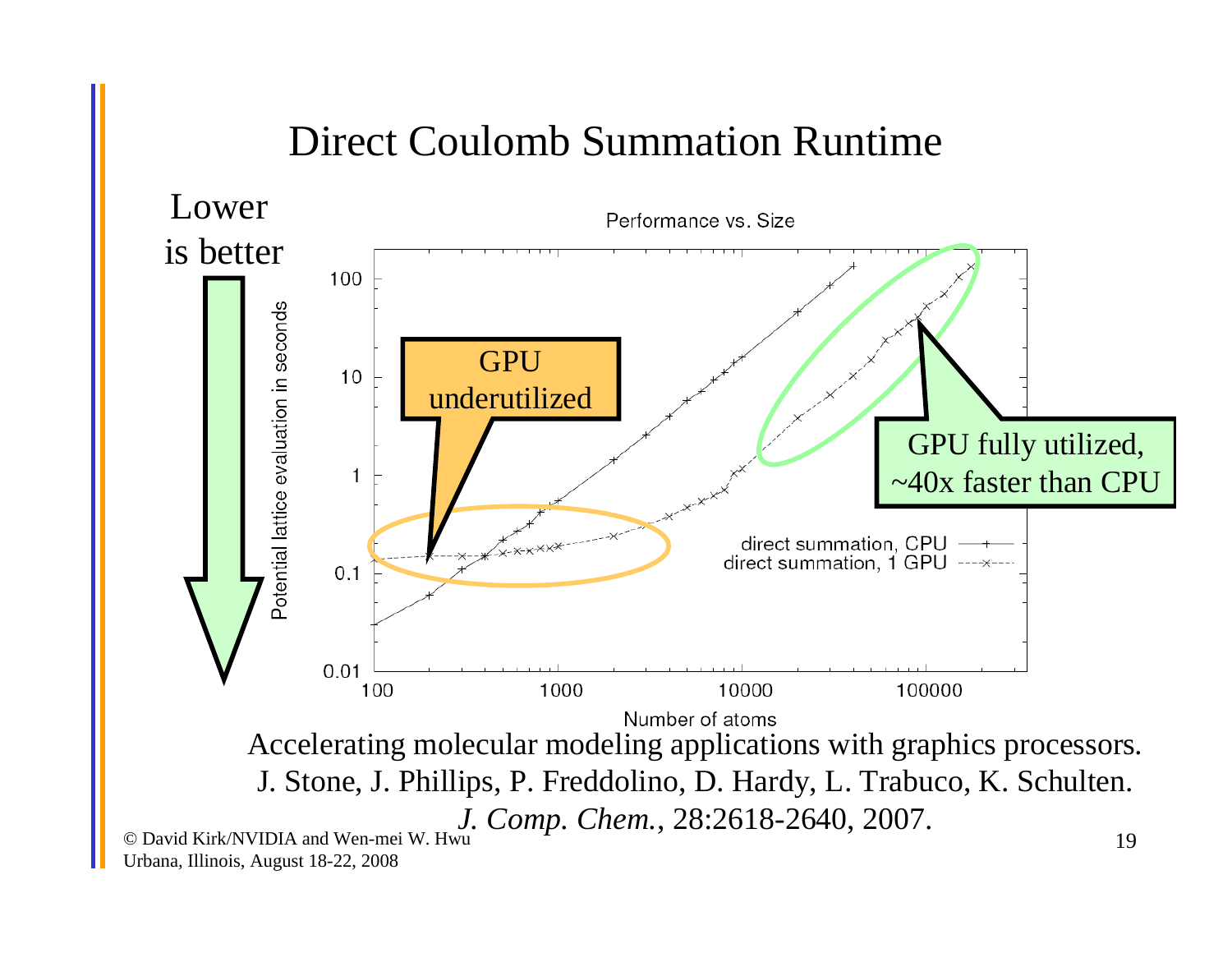#### Direct Coulomb Summation Performance



GPU computing. J. Owens, M. Houston, D. Luebke, S. Green, J. Stone, J. Phillips. *Proceedings of the IEEE*, 96:879-899, 2008.

© David Kirk/NVIDIA and Wen-mei W. HwuUrbana, Illinois, August 18-22, 2008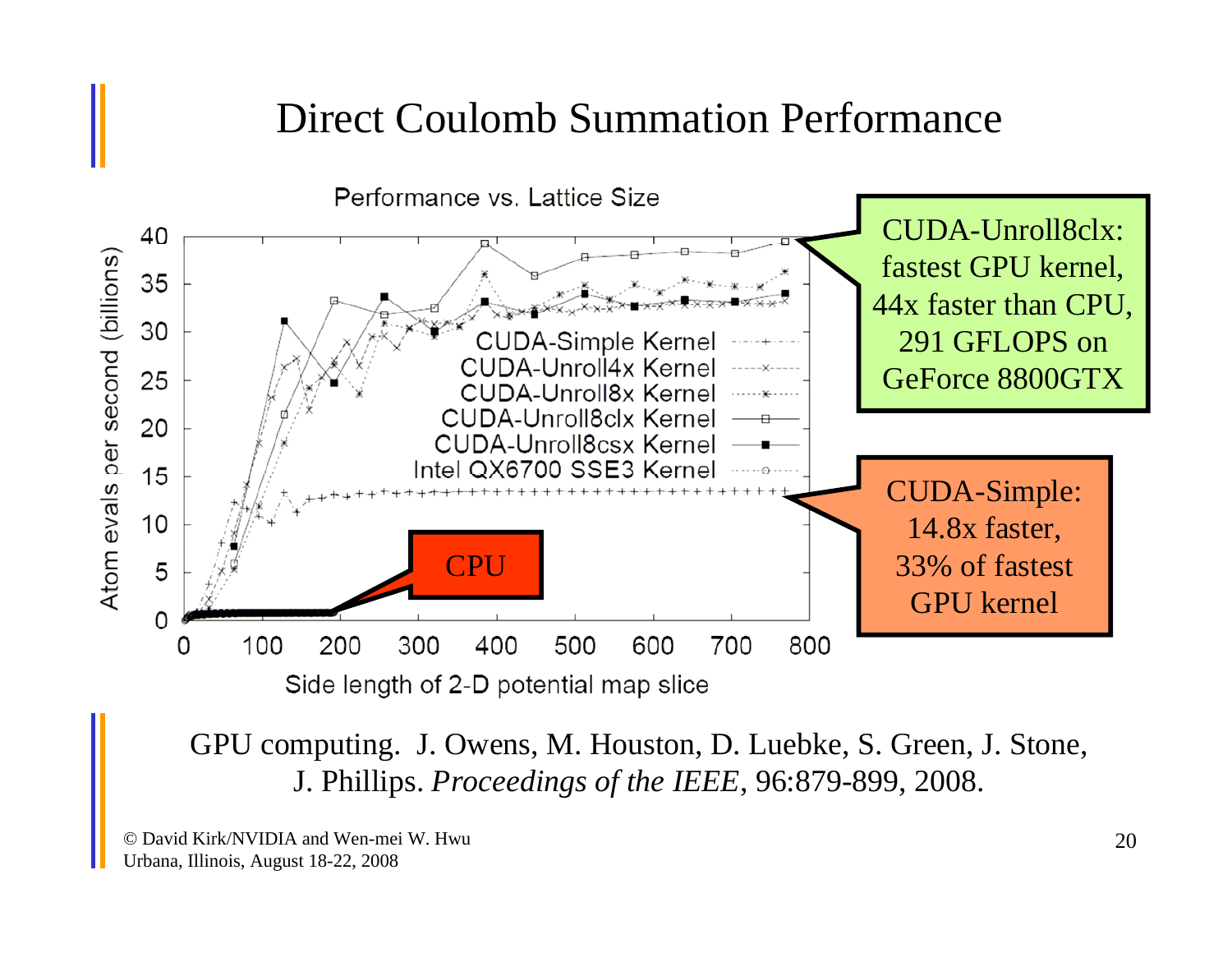### Multi-GPU DCS Algorithm:

- One host thread is created for each CUDA GPU, attached according to host thread ID:
	- First CUDA call binds that thread's CUDA context to that GPU for life
- Map slices are decomposed cyclically onto the available GPUs
- Map slices are usually larger than the host memory page size, so false sharing and related effects are not a problem for this application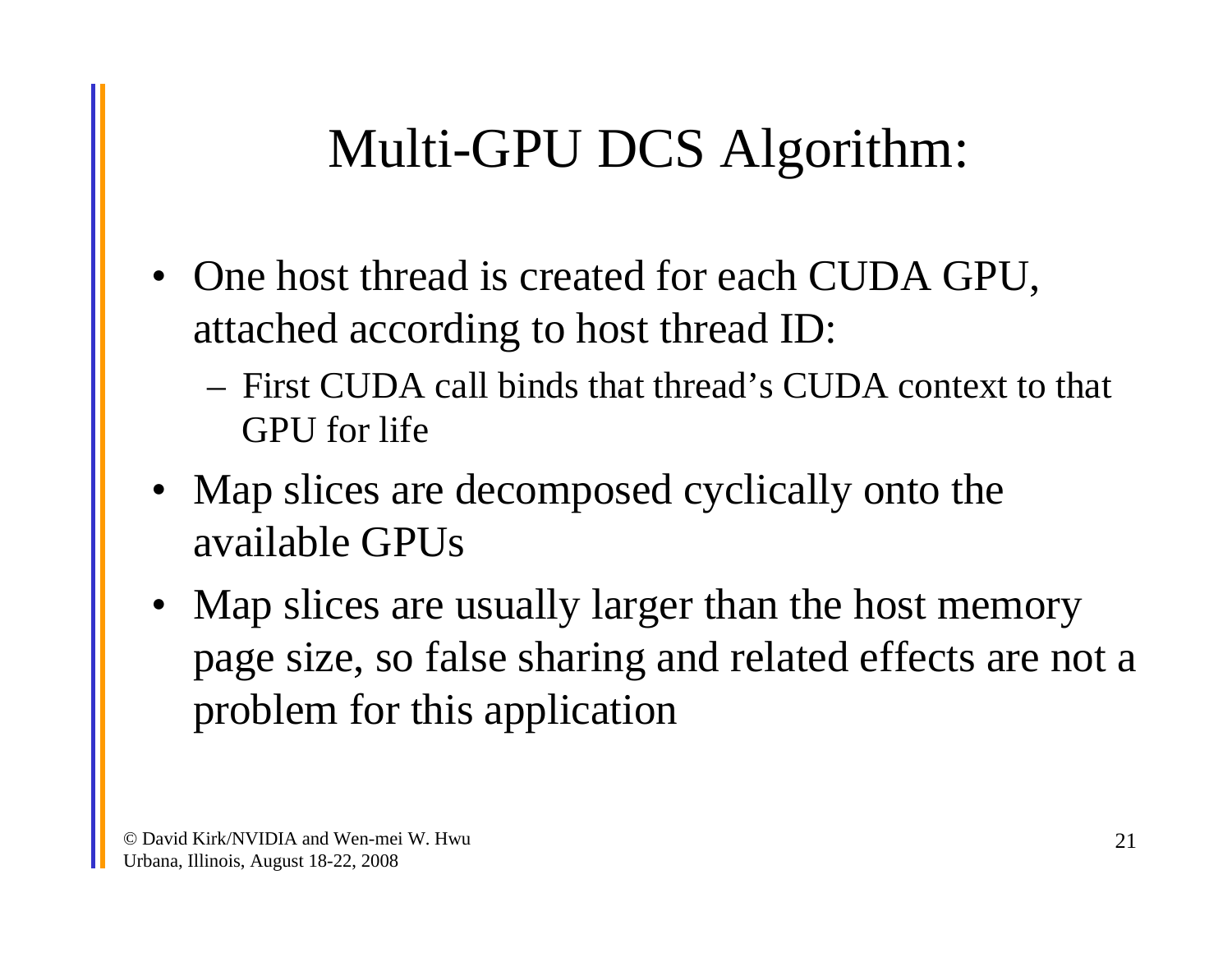#### Multi-GPU Direct Coulomb Summation

- • Effective memory bandwidth scales with the number of GPUs utilized
- • PCIe bus bandwidth not a bottleneck for this algorithm
- •117 billion evals/sec
- •863 GFLOPS
- •131x speedup vs. CPU core
- • Power: 700 watts during benchmark



#### Quad-core Intel QX6700 Three NVIDIA GeForce 8800GTX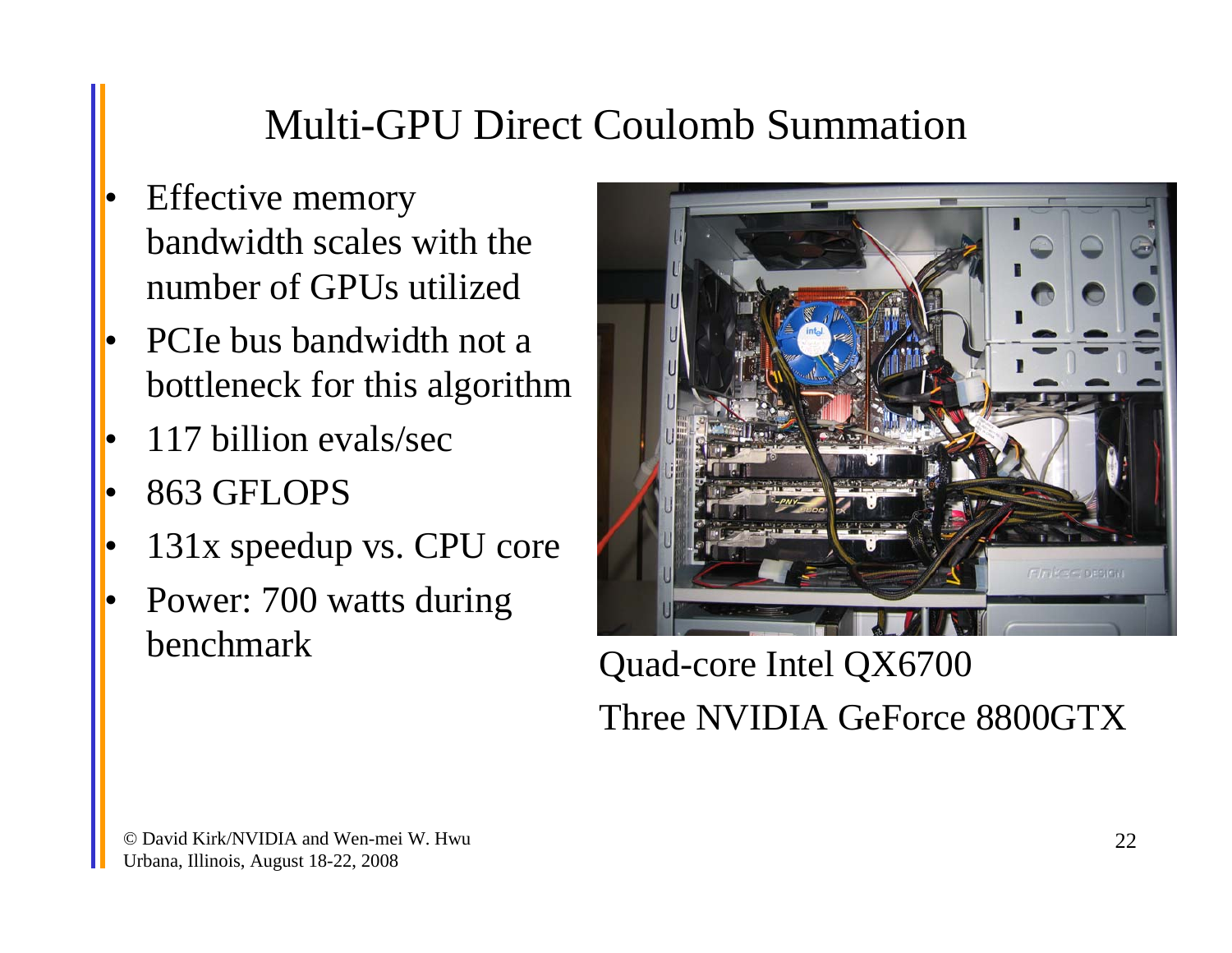#### Multi-GPU Direct Coulomb Summation

- 4-GPU (2 Quadroplex) Opteron node at NCSA
- 157 billion evals/sec
- $\bullet$ 1.16 TFLOPS
- $\bullet$  176x speedup vs. Intel QX6700 CPU core w/ SSE
- 4-GPU (GT200)  $\blacksquare$
- •241 billion evals/sec
- •1.78 TFLOPS
- $\circ$  David Kirk, No. Holen $\sim$  Mei Wen-mei Wen-mei Wen-mei Wen-mei Wen-mei Wen-mei Wen-mei Wen-mei Wen-mei Wen-mei Wen-mei Wen-mei Wen-mei Wen-mei Wen-mei Wen-mei Wen-mei Wen-mei Wen-mei Wen-mei Wen-mei Wen-mei Wen-mei We  $\frac{U_{\text{D}} U_{\text{D}}}{U_{\text{D}} U_{\text{D}}}$  W/ SSE • 271x speedup vs. Intel QX6700 CPU core



#### NCSA GPU Cluster

http://www.ncsa.uiuc.edu/Projects/GPUcluster/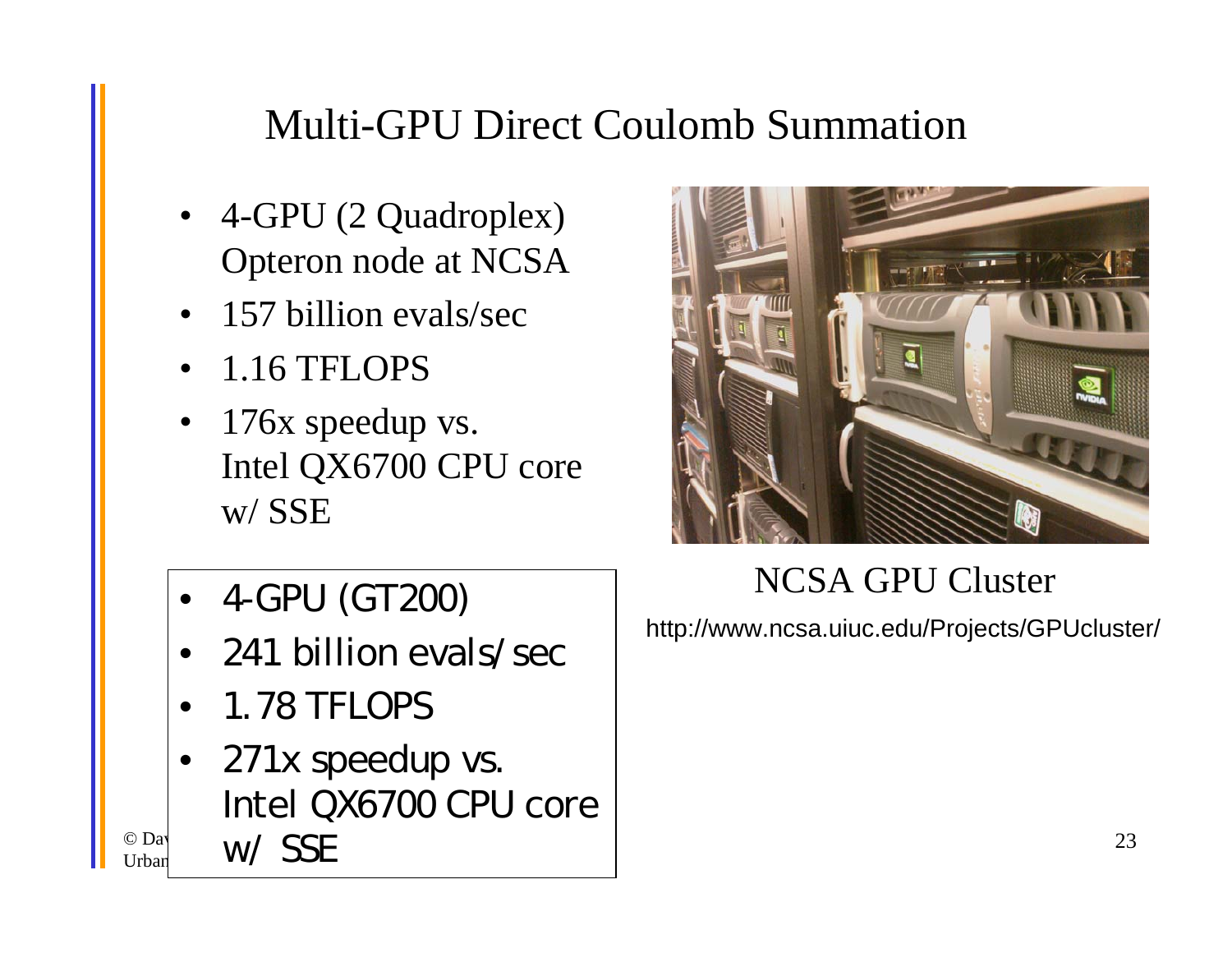### Cutoff Summation

• At each lattice point, sum potential contributions for atoms within cutoff radius:

if (distance to atom[i]  $\lt$  cutoff)

potential  $+=$  (charge[i] / r)  $*$  s(r)

•Smoothing function s(r) is algorithm dependent

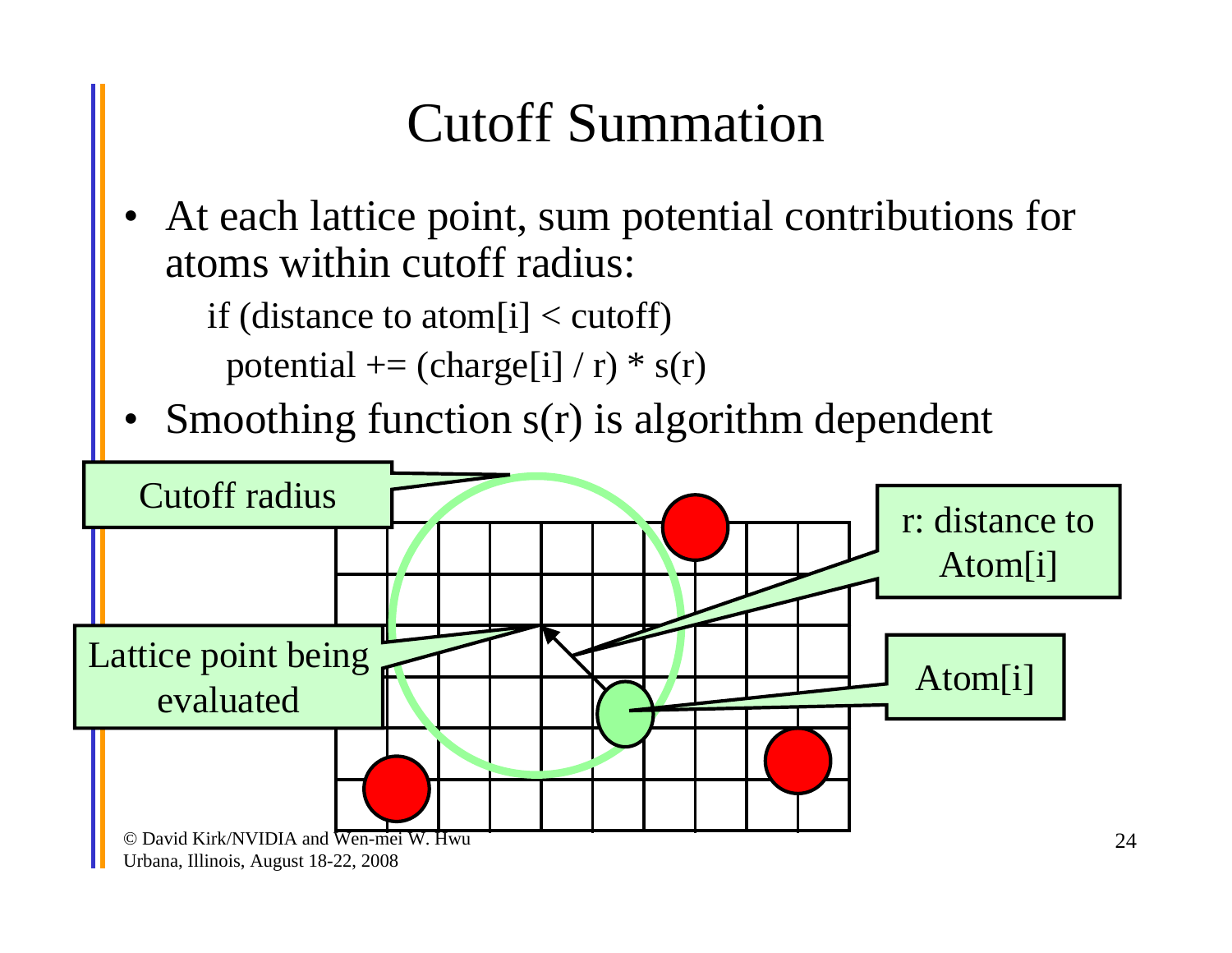### Infinite vs. Cutoff Potentials

- Infinite range potential:
	- All atoms contribute to all lattice points
	- Summation algorithm has quadratic complexity
- Cutoff (range-limited) potential:
	- Atoms contribute within cutoff distance to lattice points
	- Summation algorithm has linear time complexity
	- Has many applications in molecular modeling:
		- Replace electrostatic potential with shifted form
		- Short-range part for fast methods of approximating full electrostatics
		- Used for fast decaying interactions (e.g. Lennard-Jones, Buckingham)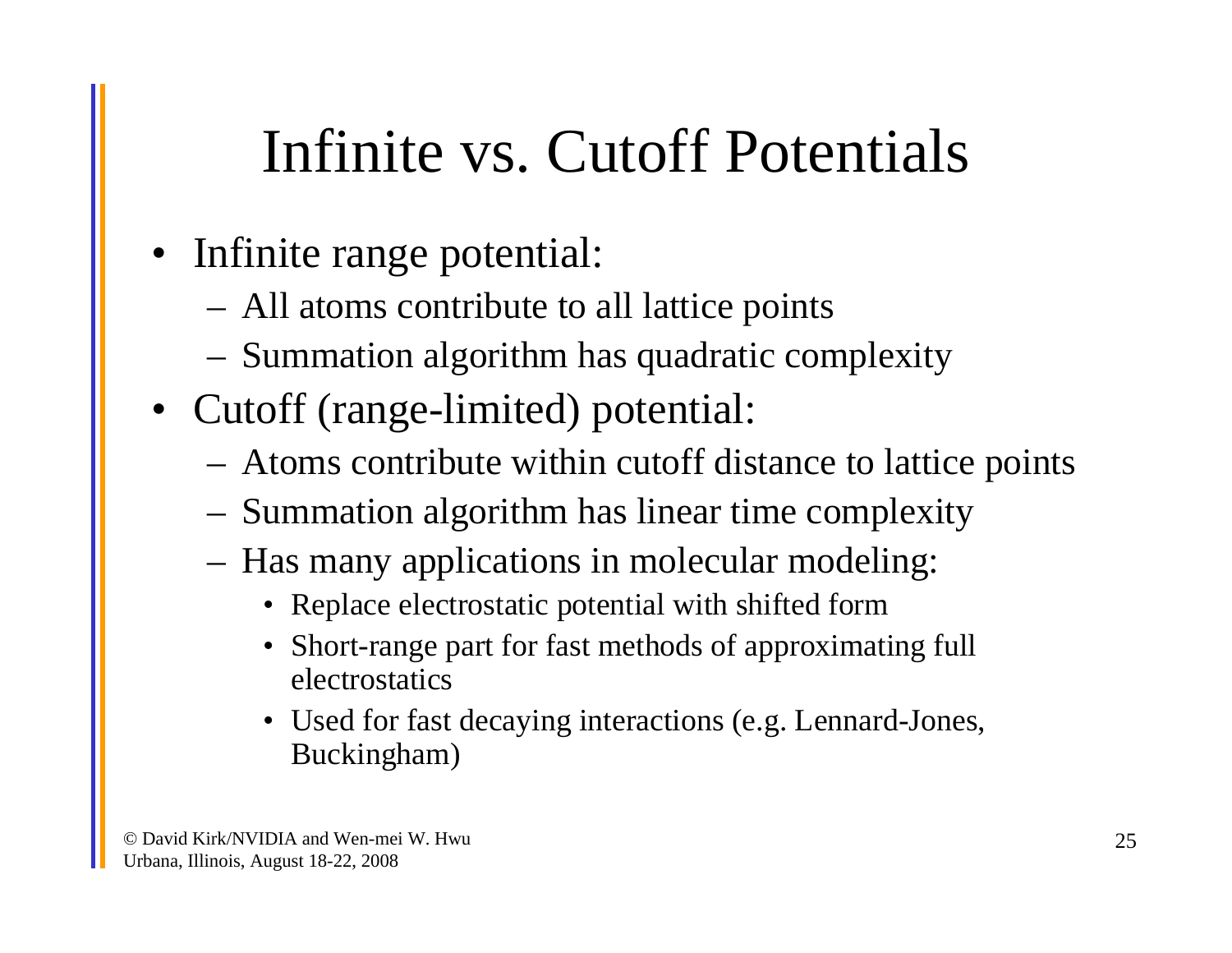#### Cutoff Summation on the GPU



© David Kirk/NVIDIA and Wen-mei W. HwuUrbana, Illinois, August 18-22, 2008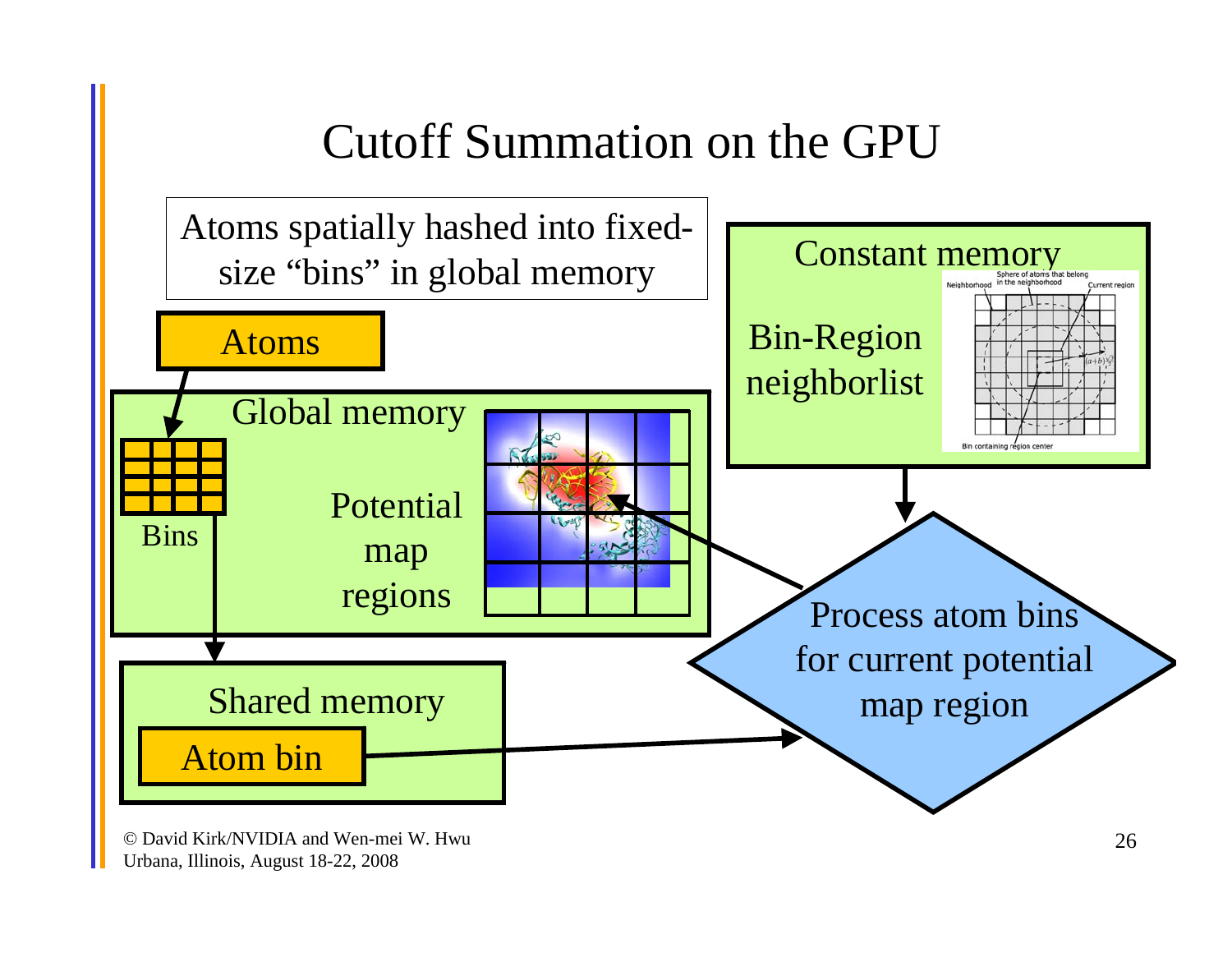### Using the CPU to Improve GPU Performance

- GPU performs best when the work evenly divides into the number of threads/processing units
- Optimization strategy:
	- Use the CPU to "regularize" the GPU workload
	- Handle exceptional or irregular work units on the CPU while the GPU processes the bulk of the work
	- On average, the GPU is kept highly occupied, attaining a much higher fraction of peak performance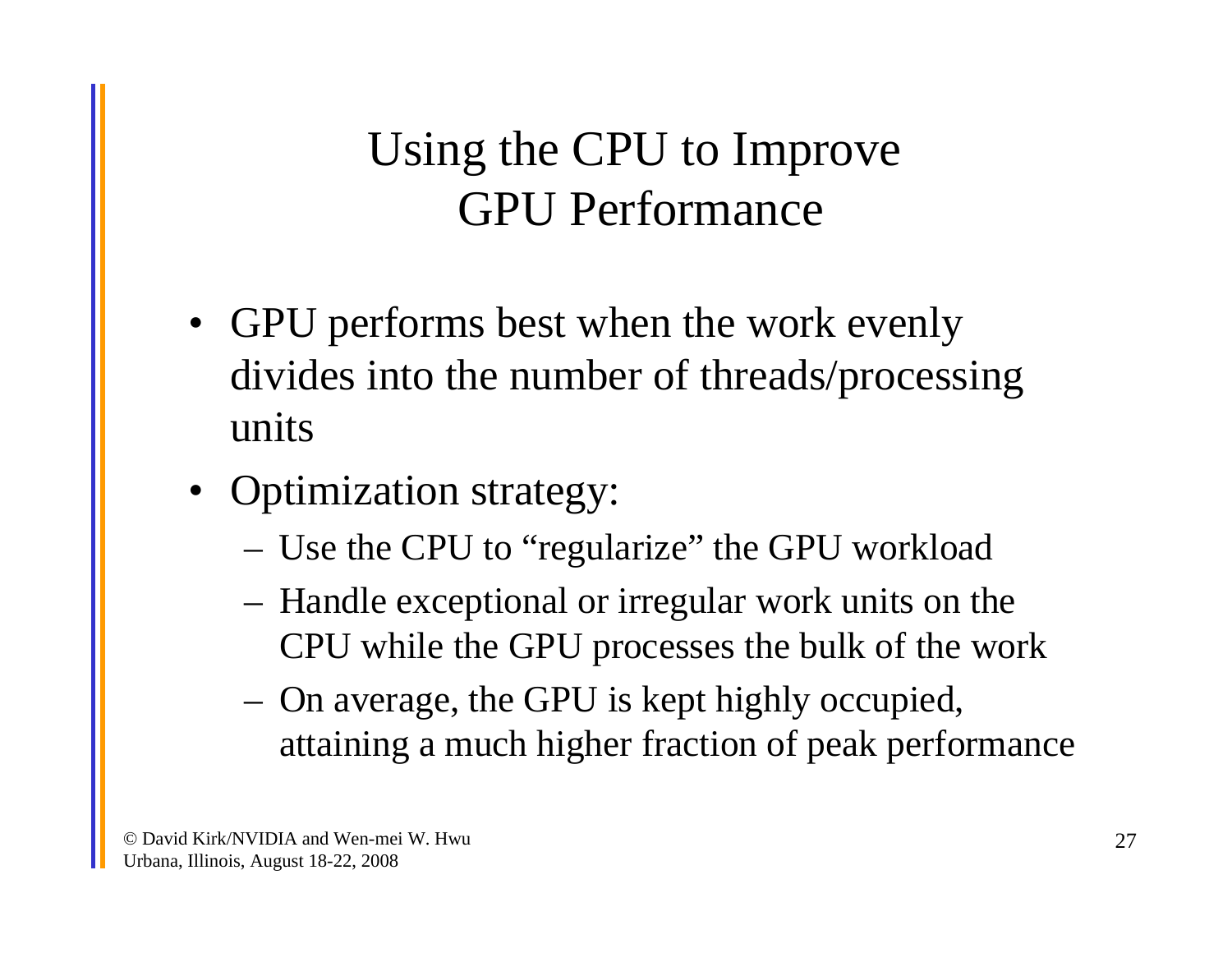### Cutoff Summation Runtime



Conference On Computing Frontiers, pp. 273-282, 2008. GPU acceleration of cutoff pair potentials for molecular modeling applications. C. Rodrigues, D. Hardy, J. Stone, K. Schulten, W. Hwu. *Proceedings of the 2008*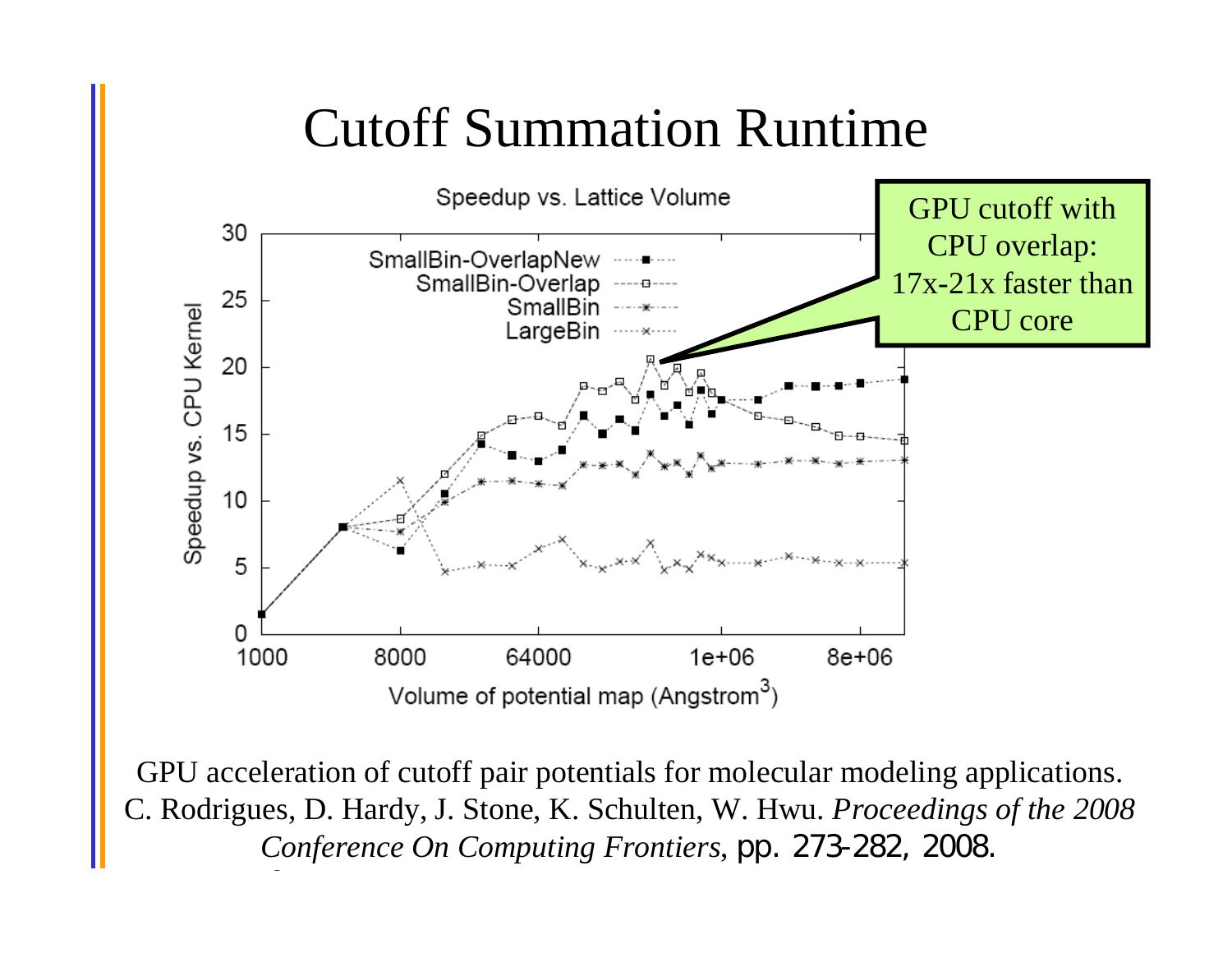#### NAMD Parallel Molecular Dynamics

Kale et al., J. Comp. Phys. 151:283-312, 1999.

- •Designed from the beginning as a parallel program
- • Uses the Charm++ philosophy:
	- Decompose computation into a large number of objects
	- Intelligent Run-time system (Charm++) assigns objects to processors for dynamic load balancing with minimal communication

Hybrid of spatial and force decomposition:

•Spatial decomposition of atoms into cubes (called patches)

•For every pair of interacting patches, create one object for calculating electrostatic interactions

•Recent: Blue Matter, Desmond, etc. use this idea in some form

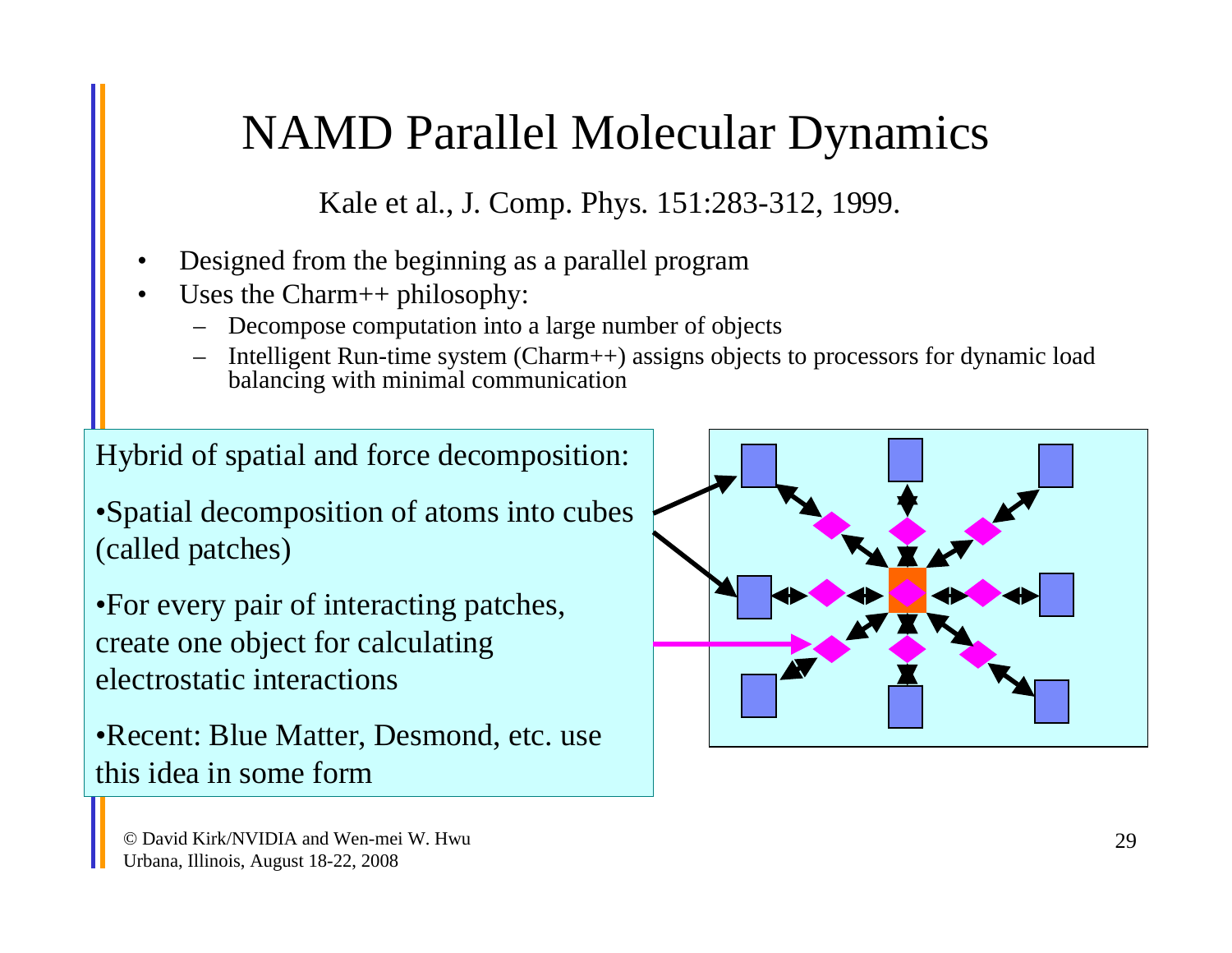### NAMD Overlapping Execution

#### Phillips *et al., SC2002*.

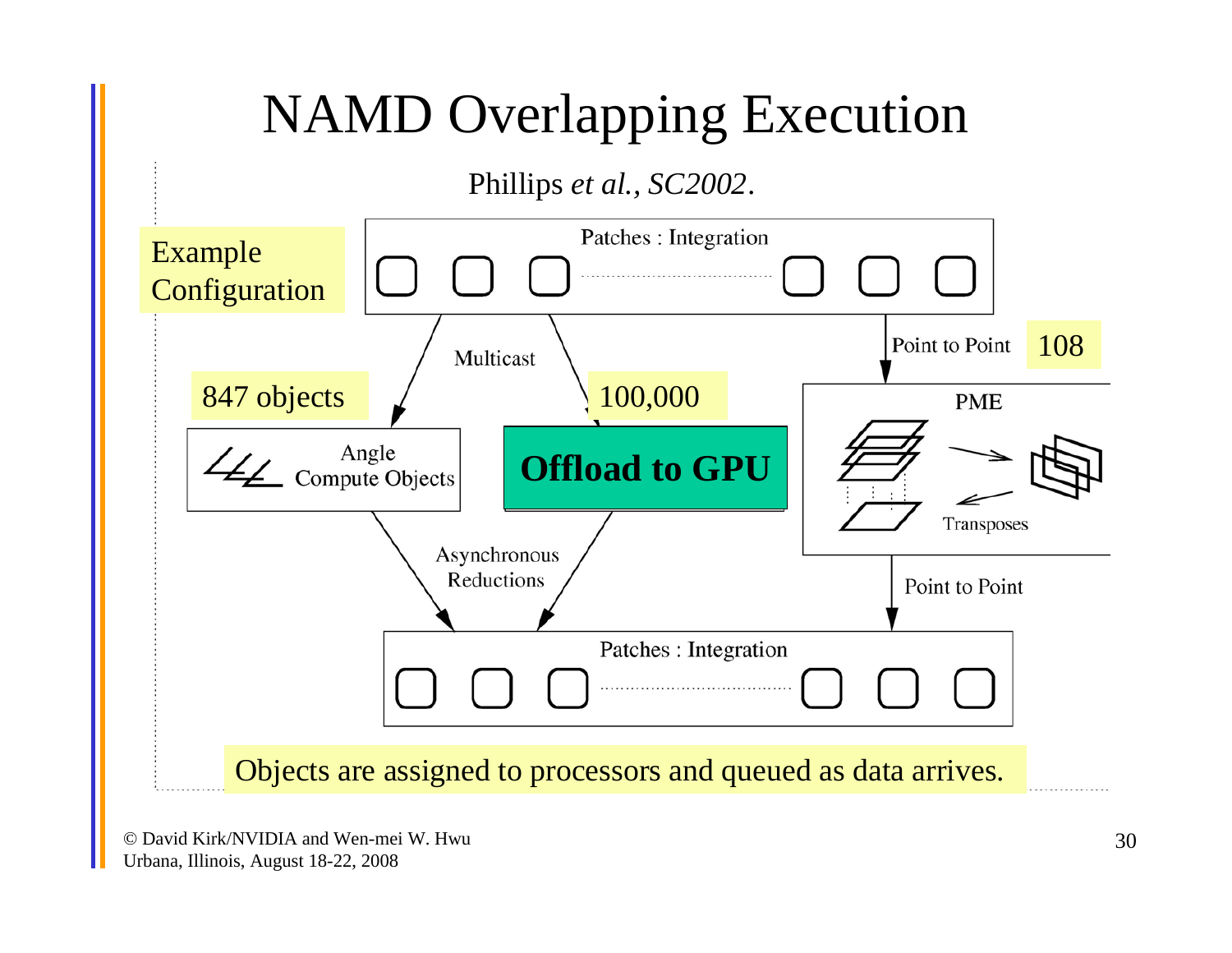### Nonbonded Forces on G80 GPU

- •Start with most expensive calculation: direct nonbonded interactions.
- •Decompose work into pairs of patches, identical to NAMD structure.
- •GPU hardware assigns patch-pairs to multiprocessors dynamically.

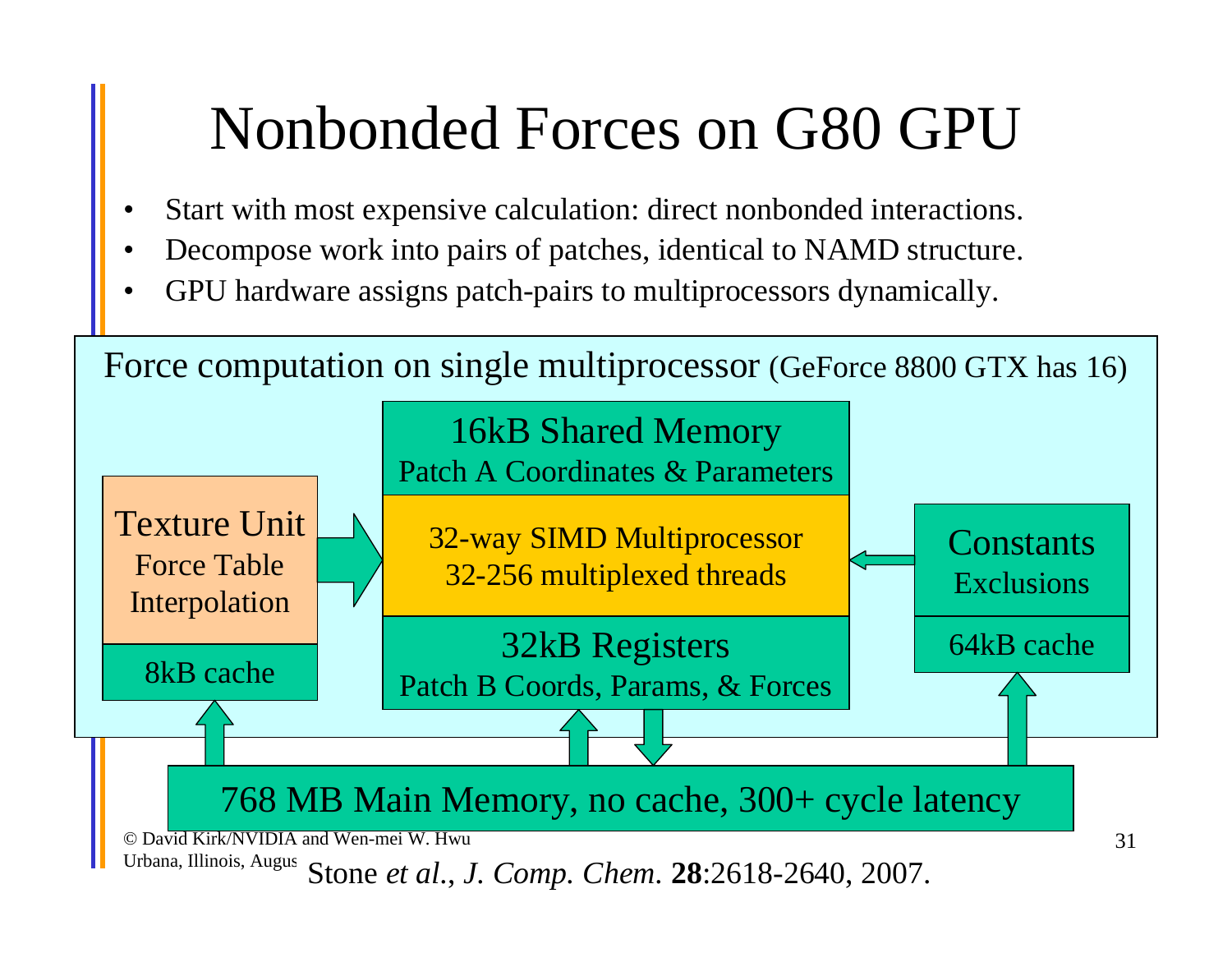| texture <float4>force_table;<br/>constant<sub>—</sub> unsigned int exclusions[];<br/><math>\text{hared}\_\text{atom}</math> atom jatom[];</float4> | <b>Nonbonded Forces</b>    |  |  |  |
|----------------------------------------------------------------------------------------------------------------------------------------------------|----------------------------|--|--|--|
| // per-thread atom, stored in registers<br>atom <i>iatom</i> ;                                                                                     |                            |  |  |  |
| <b>CUDA Code</b><br>float4 if orce; // per-thread force, stored in registers                                                                       |                            |  |  |  |
| for ( int j = 0; j < jatom_count; $++j$ ) {                                                                                                        |                            |  |  |  |
| float $dx = jatom[j].x - iatom.x;$ float $dy = jatom[j].y - iatom.y;$ float $dz = jatom[j].z - iatom.z;$                                           |                            |  |  |  |
| float $r2 = dx * dx + dy * dy + dz * dz$ ;                                                                                                         |                            |  |  |  |
| <u>if (r2 &lt; cutoff2) {</u>                                                                                                                      |                            |  |  |  |
| float4 ft = texfetch(force_table, $1.f/\sqrt{sqrt(r2)}$ );                                                                                         | <b>Force Interpolation</b> |  |  |  |
| bool excluded $=$ false;<br>int index diff $=$ iatom.index - jatom[j].index;                                                                       |                            |  |  |  |
| if ( $abs(indexdiff) \leq (int) jatom[j].excl_maxdiff$ ) {                                                                                         | <b>Exclusions</b>          |  |  |  |
| $indexdiff += jatom[j].excl_index;$                                                                                                                |                            |  |  |  |
| excluded = $((exclusions[indexdiff>>5] & (1 << (indexdiff&31))) = 0);$                                                                             |                            |  |  |  |
|                                                                                                                                                    |                            |  |  |  |
| float $f = iatom.half\_sigma + jatom[j].half\_sigma;$ // sigma                                                                                     |                            |  |  |  |
| $f^* = f^*f$ ; // sigma^3                                                                                                                          | <b>Parameters</b>          |  |  |  |
| $f^* = f$ ; // sigma^6                                                                                                                             |                            |  |  |  |
| $f^* = (f * ft.x + ft.y);$ // sigma^12 * fi.x - sigma^6 * fi.y                                                                                     |                            |  |  |  |
| $f^*$ = iatom.sqrt_epsilon * jatom[j].sqrt_epsilon;                                                                                                |                            |  |  |  |
| float $qq = iatom.charge * jatom[j].charge;$                                                                                                       |                            |  |  |  |
| if (excluded) { $f = qq * ft.w;$ } // PME correction                                                                                               |                            |  |  |  |
| else { $f \neq qq * ft.z;$ } // Coulomb                                                                                                            |                            |  |  |  |
| iforce.x += $dx * f$ ; iforce.y += $dy * f$ ; iforce.z += $dz * f$ ;                                                                               | <b>Accumulation</b>        |  |  |  |
| iforce.w $+= 1.f$ ; // interaction count or energy                                                                                                 | ∠د                         |  |  |  |
| Augus<br>Stone et al., J. Comp. Chem. 28:2618-2640, 2007.                                                                                          |                            |  |  |  |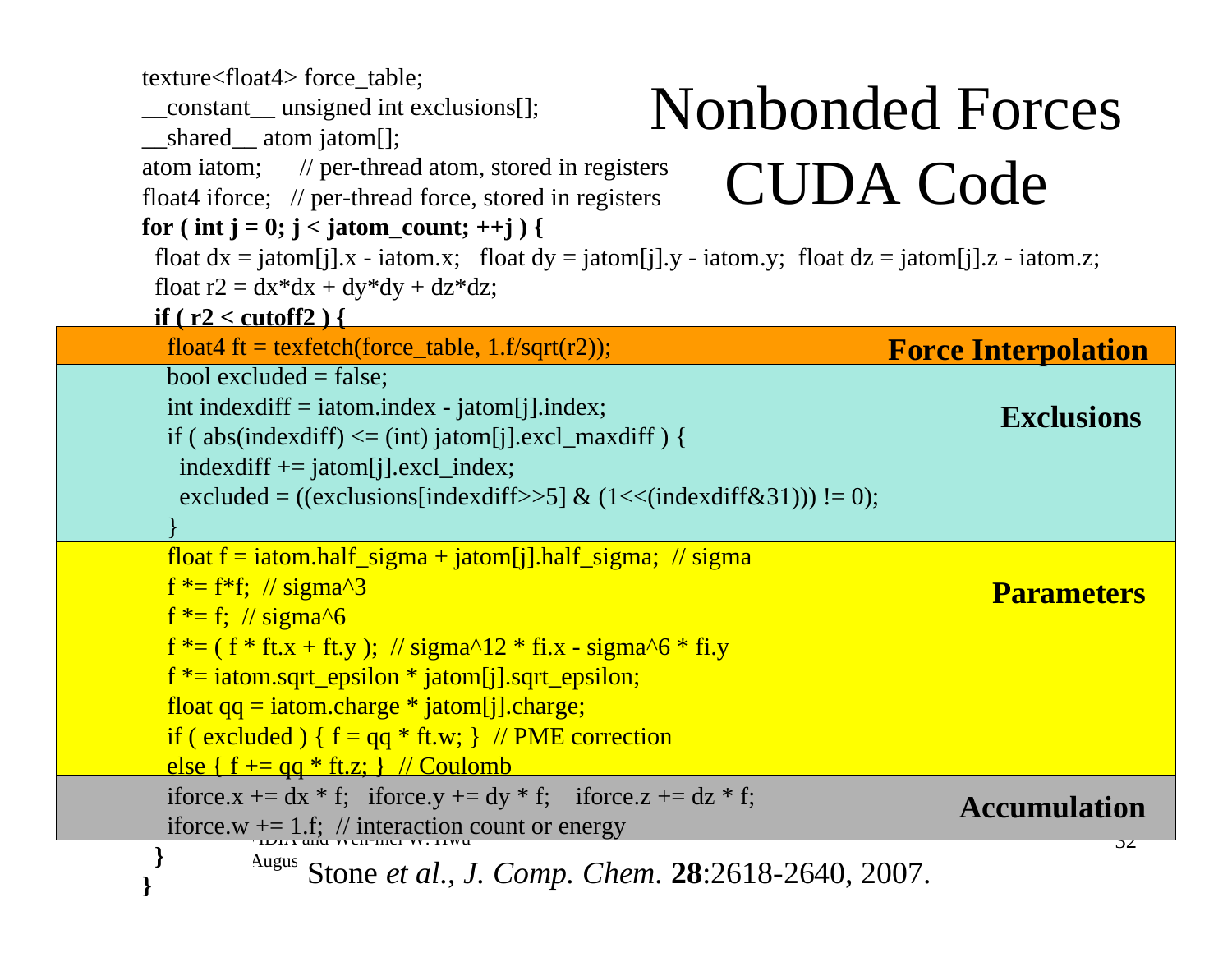### NAMD Overlapping Execution with Asynchronous CUDA kernels



GPU kernels are launched asynchronously, CPU continues with its own work, polling for GPU completion periodically. Forces needed by remote nodes are explicitly scheduled to be computed ASAP to improve overall performance.

© David Kirk/NVIDIA and Wen-mei W. HwuUrbana, Illinois, August 18-22, 2008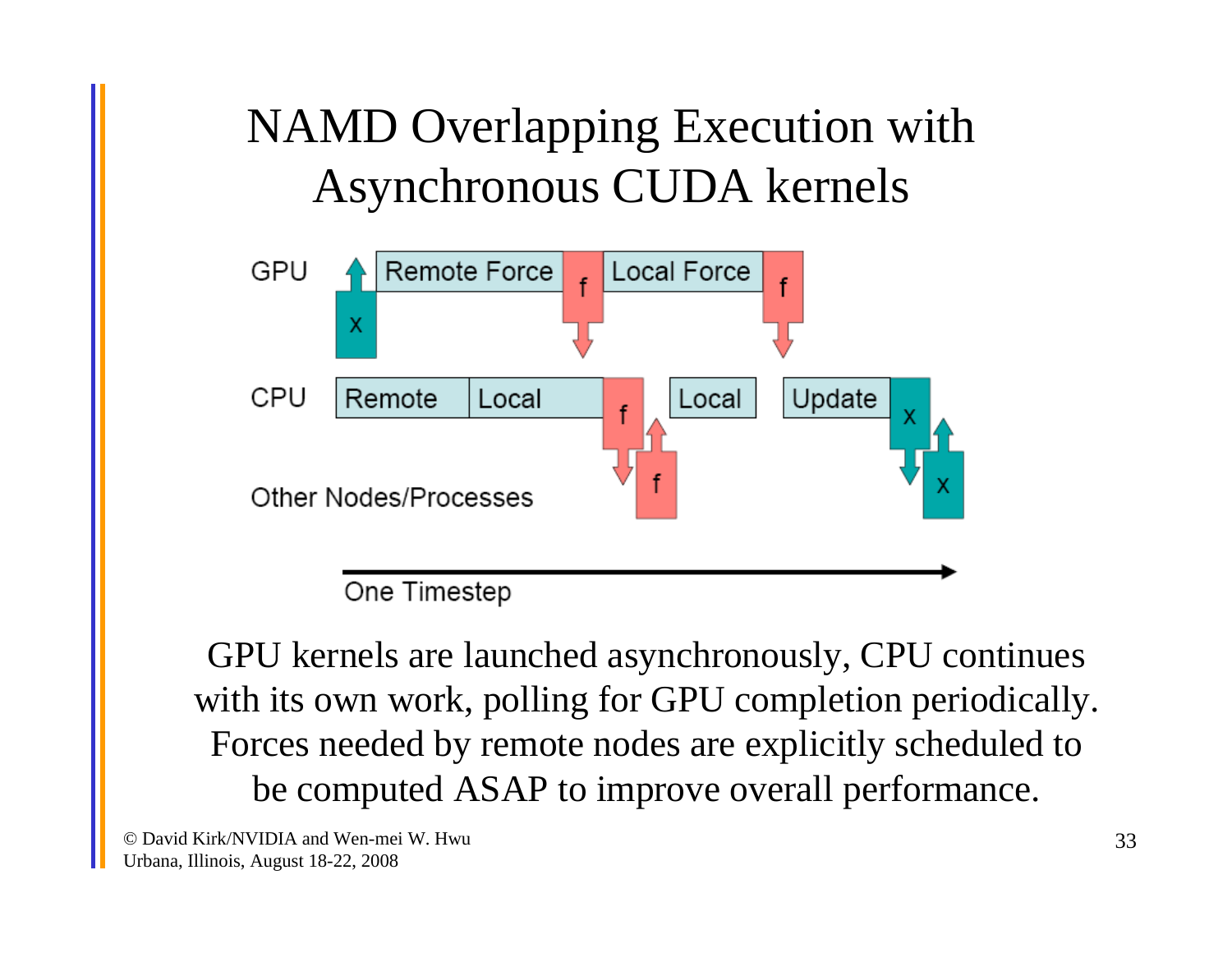### NAMD Performance on NCSA GPU Cluster, April 2008

| CPU Cores & GPUs              | 4     | 8     | 16    | 32    | 60    |  |
|-------------------------------|-------|-------|-------|-------|-------|--|
| GPU-accelerated performance   |       |       |       |       |       |  |
| Local blocks/GPU              | 13186 | 5798  | 2564  | 1174  | 577   |  |
| Remote blocks/GPU             | 1644  | 1617  | 1144  | 680   | 411   |  |
| $GPU$ s/step                  | 0.544 | 0.274 | 0.139 | 0.071 | 0.040 |  |
| Total s/step                  | 0.960 | 0.483 | 0.261 | 0.154 | 0.085 |  |
| Unaccelerated performance     |       |       |       |       |       |  |
| Total $s$ /step               | 6.76  | 3.33  | 1.737 | 0.980 | 0.471 |  |
| Speedup from GPU acceleration |       |       |       |       |       |  |
| Factor                        | 7.0   | 6.9   | 6.7   | 6.4   | 5.5   |  |

2.4 GHz AMD Opteron + NVIDIA Quadro FX 5600 STMV benchmark, 1M atoms,12A cutoff, PME every 4 steps, running on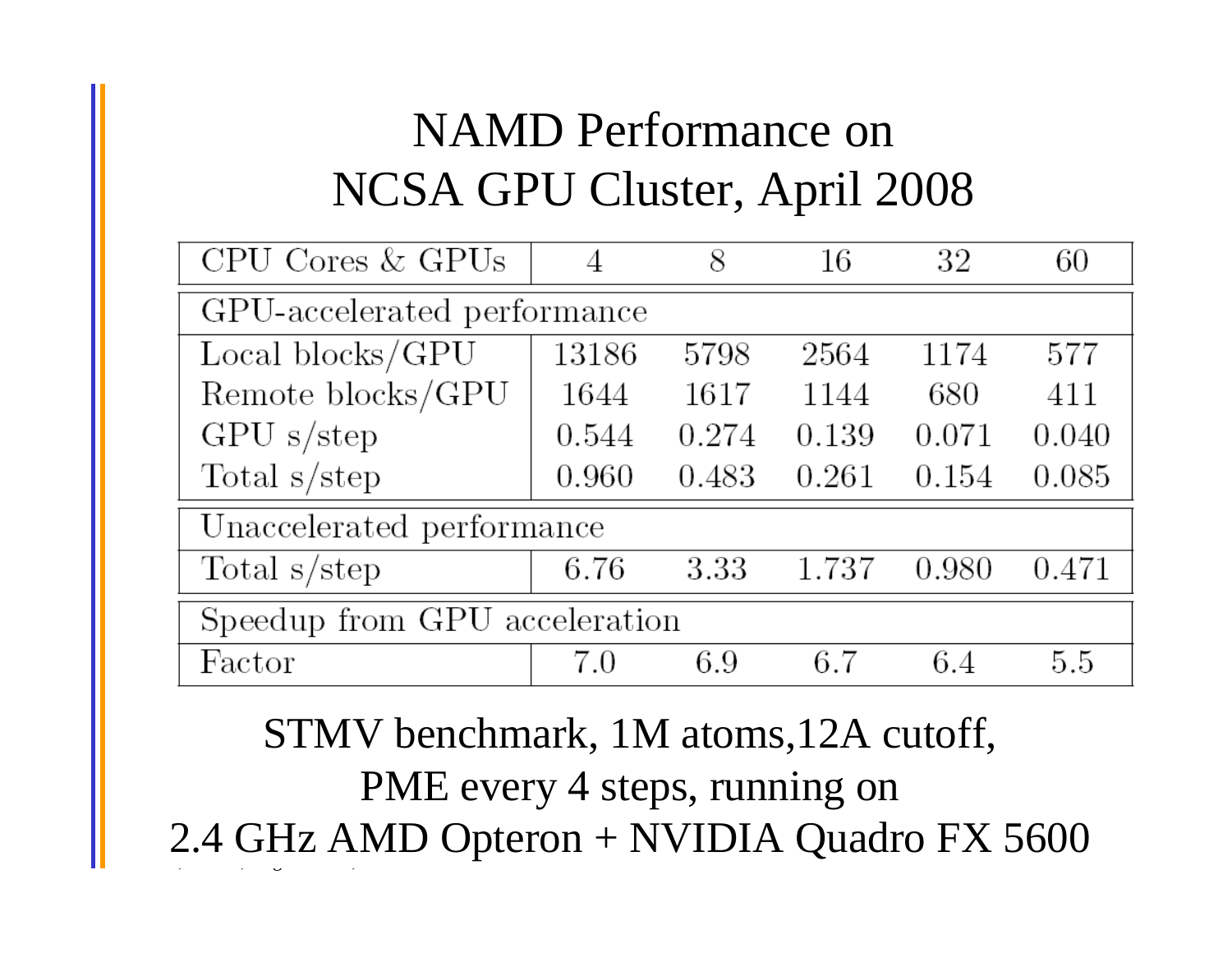### NAMD Performance on NCSA GPU Cluster, April 2008

- •STMV virus (1M atoms)
- • 60 GPUs match performance of 330 CPU cores
- • 5.5-7x overall application speedup w/ G80-based GPUs
- •Overlap with CPU
- •Off-node results done first
- • Plans for better performance
	- Tune or port remaining work
	- Balance GPU load



**2.4 GHz Opteron + Quadro FX 5600**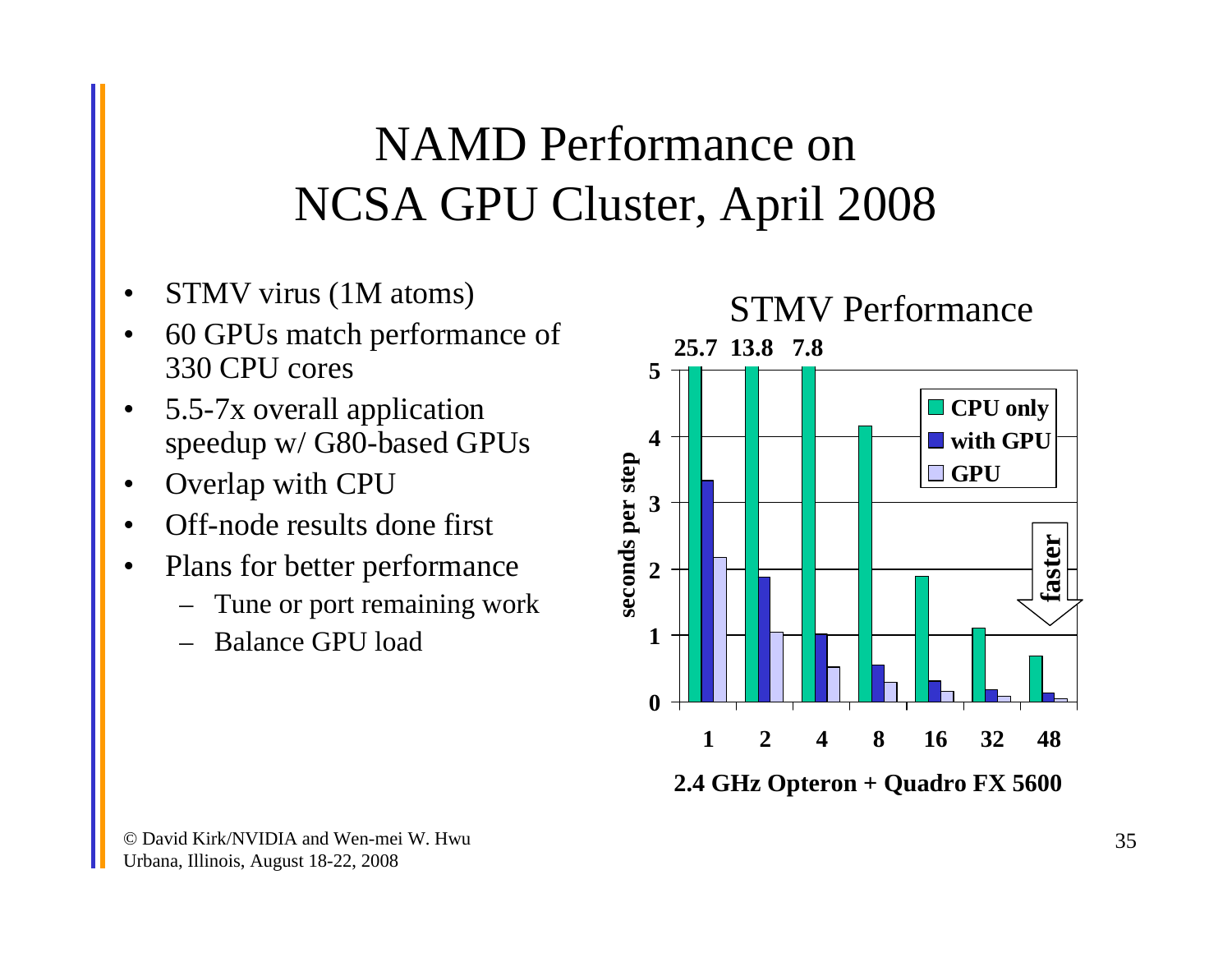### NAMD Performance on GT200 GPU Cluster, August 2008

- 8 GT200s, 240 SPs @ 1.3GHz:
	- 72x faster than a single CPU core
	- 9x overall application speedup vs. 8 CPU cores
	- 32% faster overall than 8 nodes of G80 cluster
	- GT200 CUDA kernel is 54% faster
	- ~8% variation in GPU load
- Cost of double-precision for force accumulation is minimal: only 8% slower than single-precision

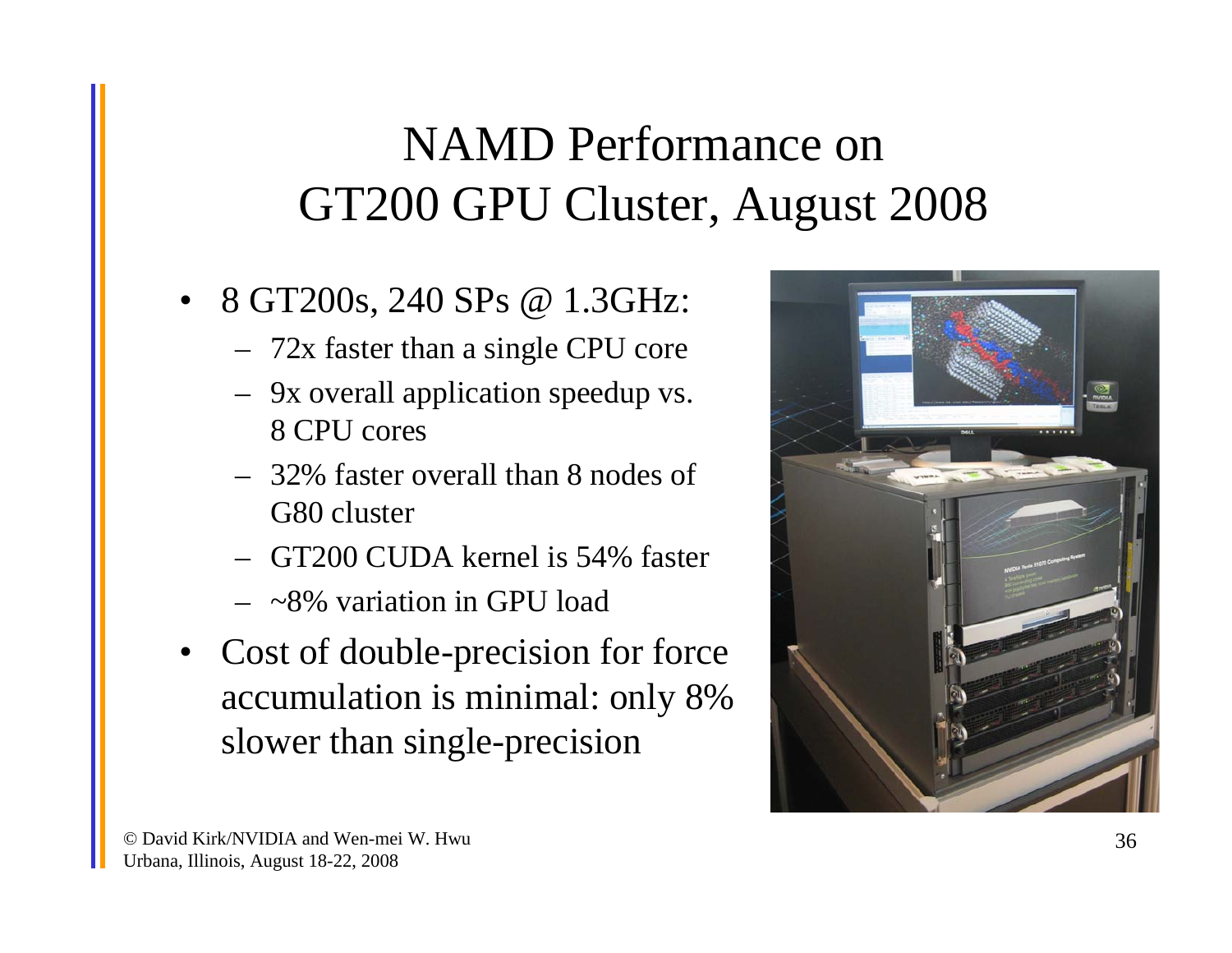#### GPU Kernel Performance, May 2008 GeForce 8800GTX w/ CUDA 1.1, Driver 169.09

http://www.ks.uiuc.edu/Research/gpu/

| Calculation / Algorithm                      | Algorithm class                     | Speedup vs. Intel<br>QX6700 CPU core |
|----------------------------------------------|-------------------------------------|--------------------------------------|
| Fluorescence microphotolysis                 | Iterative matrix / stencil          | 12x                                  |
| Pairlist calculation                         | Particle pair distance test         | $10-11x$                             |
| Pairlist update                              | Particle pair distance test         | $5-15x$                              |
| Molecular dynamics<br>non-bonded force calc. | N-body cutoff force<br>calculations | 10x<br>$20x (w/$ pairlist)           |
| Cutoff electron density sum                  | Particle-grid w/ cutoff             | $15-23x$                             |
| MSM short-range                              | Particle-grid w/ cutoff             | 24x                                  |
| MSM long-range                               | Grid-grid w/ cutoff                 | 22x                                  |
| Direct Coulomb summation                     | Particle-grid                       | 44x                                  |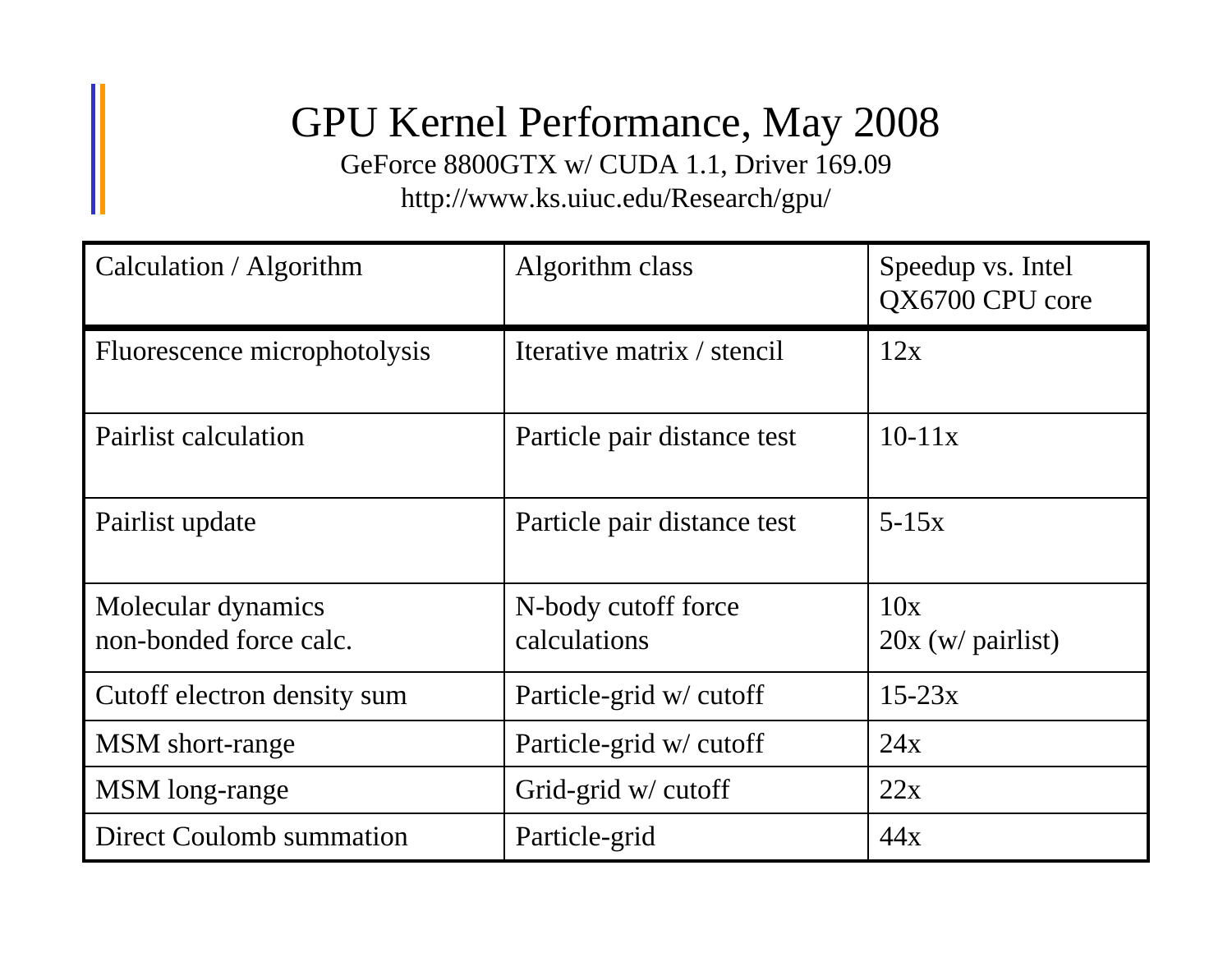### Lessons Learned

- GPU algorithms need fine-grained parallelism and sufficient work to fully utilize the hardware
- Fine-grained GPU work decompositions compose well with the comparatively coarse-grained decompositions used for multicore or distributed memory programing
- Much of GPU algorithm optimization revolves around efficient use of multiple memory systems and latency hiding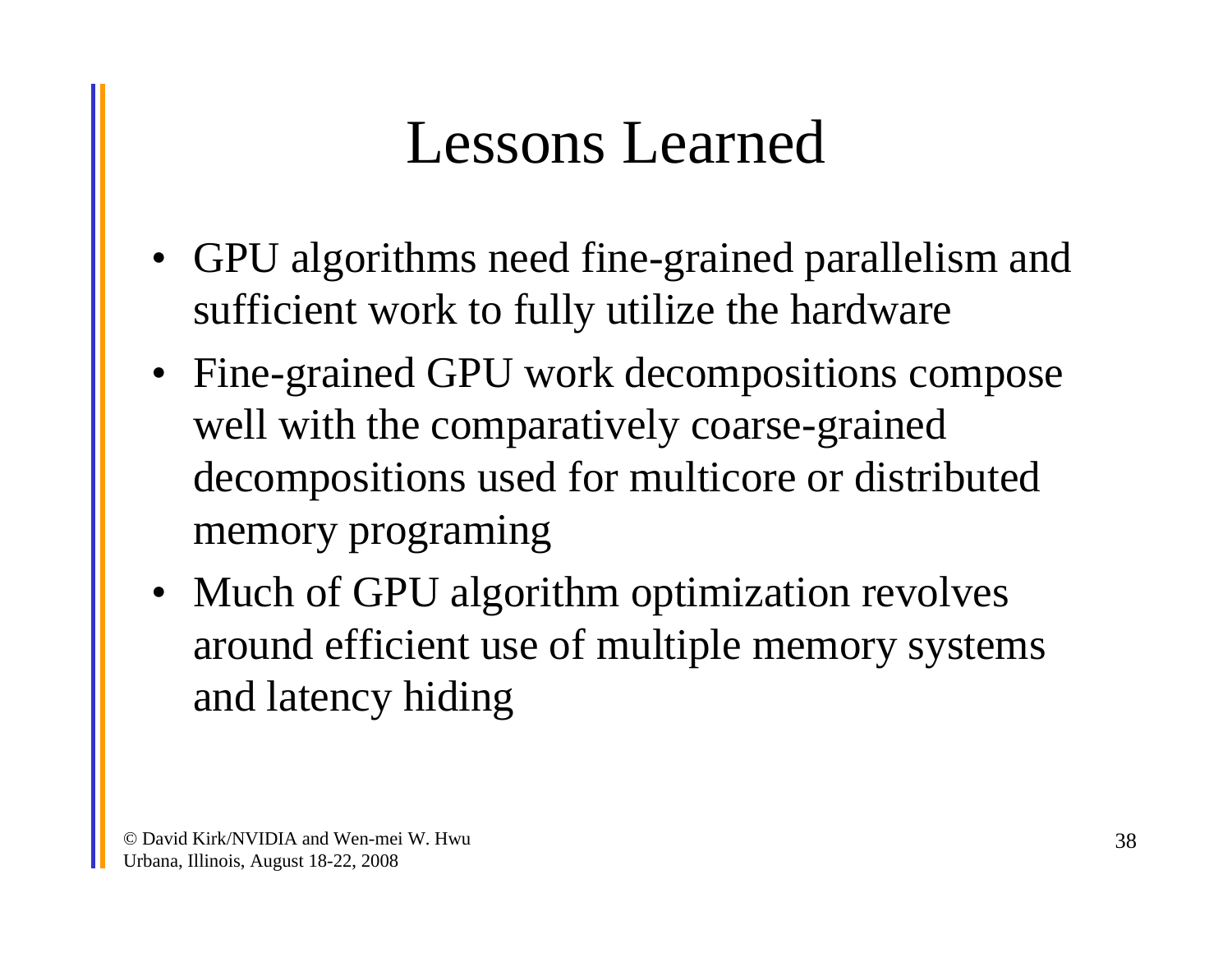### Lessons Learned (2)

- The host CPU can potentially be used to "regularize" the computation for the GPU, yielding better overall performance
- Overlapping CPU work with GPU can hide some communication and unacceleratedcomputation